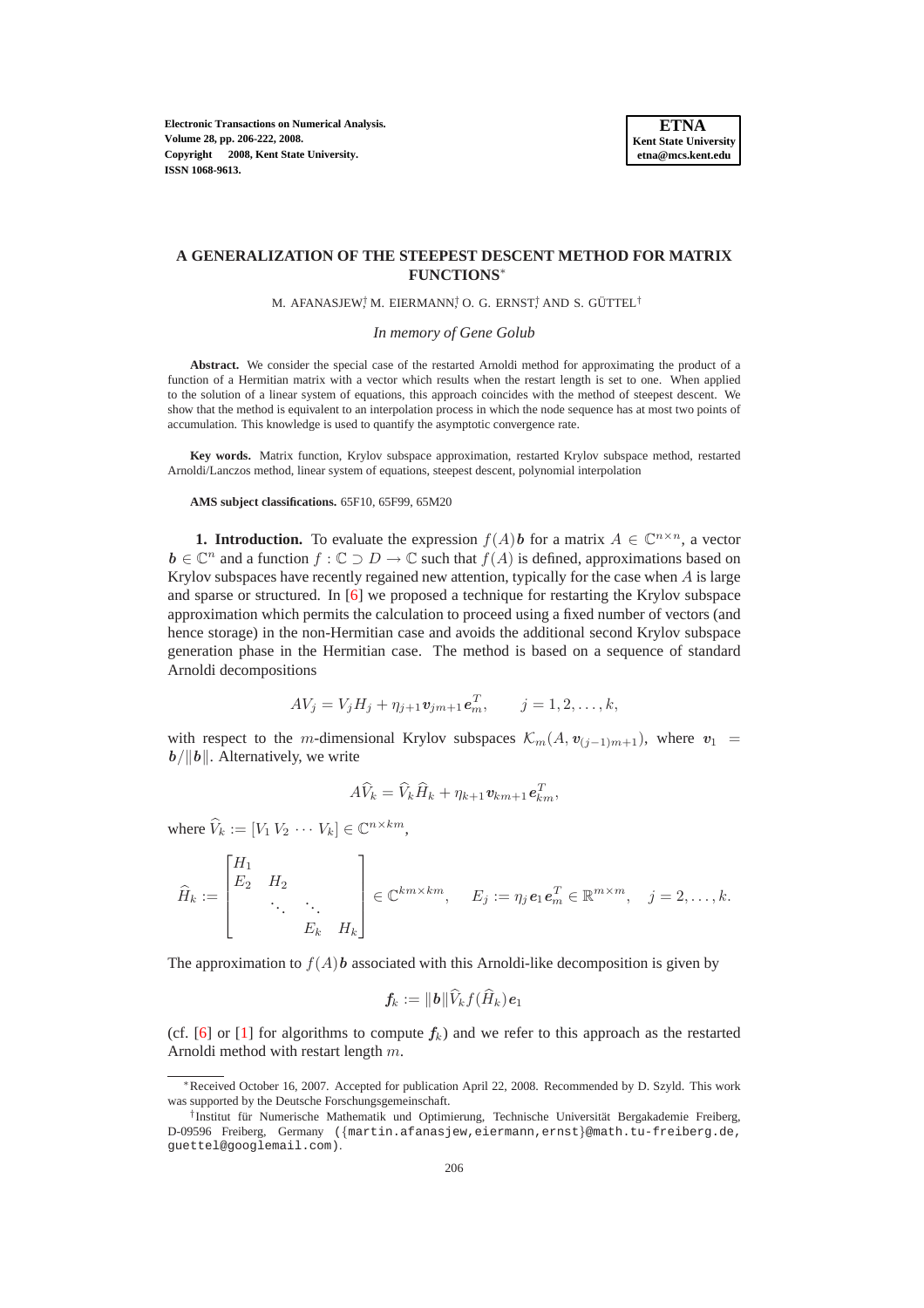The convergence analysis of the sequence  $\{f_k\}$  is greatly facilitated by the fact (see, e.g.,  $[6,$  Theorem 2.4]) that

$$
f_k = p_{km-1}(A) \mathbf{b},
$$

where  $p_{km-1} \in \mathcal{P}_{km-1}$  is the unique polynomial of degree at most  $km-1$  which interpolates f at the eigenvalues of  $H_k$  (i.e., at the eigenvalues of  $H_j$ ,  $j = 1, 2, \ldots, k$ ) in the Hermite sense. Convergence results for the restarted Arnoldi approximation can be obtained if we are able to answer the following two questions:

- 1. Where in the complex plane is  $\Lambda(\widehat{H}_k)$ , the spectrum of  $\widehat{H}_k$ , located?
- 2. For which  $\lambda \in \mathbb{C}$  do the interpolation polynomials of f (with nodal set  $\Lambda(\widehat{H}_k)$ ) converge to  $f(\lambda)$ ?

We shall address these issues for the simplest form of this scheme obtained for a restart length of  $m = 1$ , in which case all Hessenberg matrices  $H_j$  are  $1 \times 1$  and  $H_k$  is lower bidiagonal. We refer to this method as the *method of steepest descent for matrix functions*, and we shall present it in greater detail and derive some of its properties in Section [2.](#page-2-0) In particular, we shall show that, when applied to the function  $f(\lambda) = 1/\lambda$ , it reduces to the classical *method of steepest descent* for the solution of  $Ax = b$ , at least if A is Hermitian positive definite.

Although not competitive for the practical solution of systems of linear equations, this method has highly interesting mathematical properties and a remarkable history: More than 100 years after Cauchy [\[3\]](#page-16-2) introduced it, Forsythe and Motzkin [\[11\]](#page-16-3) noticed in numerical experiments (see also [\[8\]](#page-16-4)) that the associated error vectors are asymptotically a linear combination of the eigenvectors belonging to the smallest and largest eigenvalue of  $A$ , an observation also made by Stiefel (Stiefel's cage, see [\[16\]](#page-16-5)) in the context of relaxation methods. For sythe and Motzkin also saw that the sequence of error vectors is "asymptotically of period 2". They were able to prove this statement for problems of dimension  $n = 3$  and conjectured that it holds for all n [\[10\]](#page-16-6). It was Akaike [\[2\]](#page-16-7) who first proved this conjecture in 1959. He rephrased the problem in terms of probability distributions and explained the observations of [\[11,](#page-16-3) [10\]](#page-16-6) completely. Later, in 1968, Forsythe [\[9\]](#page-16-8) reconsidered the problem and found a different proof (essentially based on orthogonal polynomials) which generalizes most (but not all) of Akaike's results from the case of  $m = 1$  (method of steepest descent) to the case of  $m > 1$ (m-dimensional optimum gradient method).

Drawing on Akaike's ideas we investigate the first of the two questions mentioned above in Section [3.](#page-4-0) Under the assumption that  $A$  is Hermitian we shall see that, in the case of  $m = 1$ , the eigenvalues of  $\hat{H}_k$  asymptotically alternate between two values,  $\rho_1^*$  and  $\rho_2^*$ . Our proofs rely solely on techniques from linear algebra and do not use any concepts from probability theory. We decided to sketch in addition Akaike's original proof in Section [4](#page-8-0) because his techniques are highly interesting and hardly known today: In almost any textbook, the convergence of the method of steepest descent is proven using Kantorovich's inequality; see, e.g., [\[7,](#page-16-9) §70], [\[12,](#page-16-10) Theorem 5.35] or [\[15,](#page-16-11) §5.3.1]. Such a proof is short and elegant (and also gives the asymptotic rate of convergence, at least in a worst-case-sense) but does not reveal the peculiar way in which the errors tend to zero.

Having answered the first of the above two questions we shall attack the second in Section [5.](#page-9-0) We have to consider polynomial interpolation processes based, asymptotically, on just two nodes  $\rho_1^*$  and  $\rho_2^*$  repeated cyclically. We shall use Walsh's theory [\[18,](#page-16-12) Chapter III] on the polynomial interpolation of analytic functions with finite singularities, which we complement by a convergence result for the interpolation of a class of entire functions. Putting the pieces together we shall see that, if A is Hermitian, the method of steepest descent for matrix functions converges (or diverges) geometrically when  $f$  has finite singularities, i.e., the error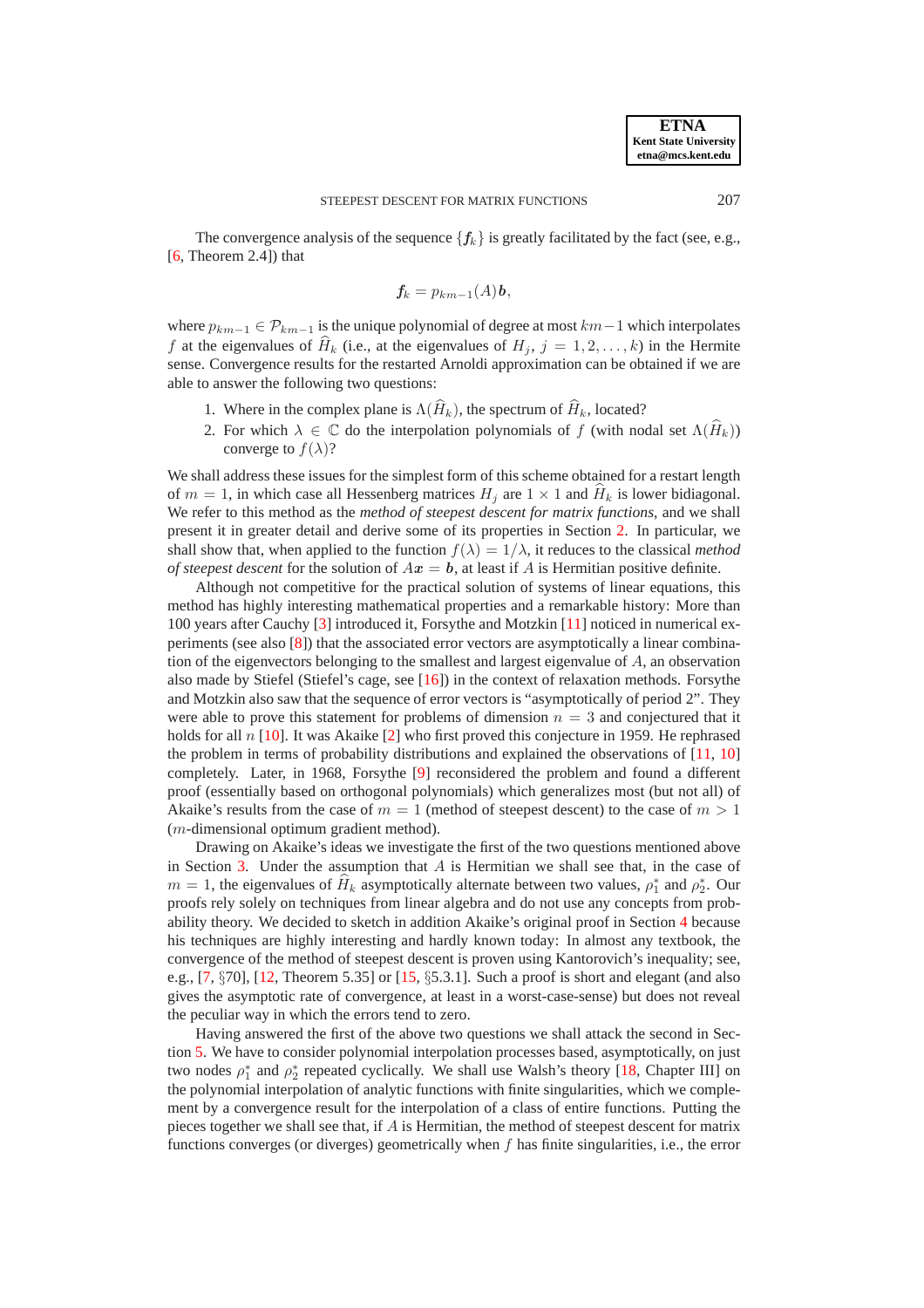in step k behaves asymptotically as  $\theta^k$ , where  $\theta$  is determined by the eigenvalues of A, the vector b and the singularities of f. For the function  $f(\lambda) = \exp(\tau \lambda)$ , the errors behave asymptotically as  $\theta^k \tau^k/k!$ , where  $\theta$  depends on the eigenvalues of  $A$  and on the vector  $b$ , i.e., we observe superlinear convergence.

Finally, in Section [6](#page-13-0) we show why it is so difficult to determine the precise values of the nodes  $\rho_1^*$  and  $\rho_2^*$ . For a simple example we reveal the complicated relationship between these nodes on the one hand and the eigenvalues of  $A$  and the components of the vector  $\boldsymbol{b}$  on the other.

<span id="page-2-0"></span>**2. Restart length one and the method of steepest descent for matrix functions.** We consider a restarted Krylov subspace method for the approximation of  $f(A)$ **b** with shortest possible restart length, i.e., based on a succession of one-dimensional Krylov subspaces. The restarted Arnoldi method with unit restart length given in Algorithm [1](#page-2-1) generates (generally non-orthogonal) bases of the sequence of Krylov spaces  $\mathcal{K}_k(A, b)$ ,  $k \leq L$ , where L denotes the invariance index of this Krylov sequence. Note that for  $m = 1$  restarting and truncating are equivalent and that this algorithm is therefore also an incomplete orthogonalization process with truncation parameter  $m = 1$ ; see [\[15,](#page-16-11) §6.4.2].

<span id="page-2-1"></span>**Algorithm 1**: Restarted Arnoldi process with unit restart length.

**Given**: A, b  $\sigma_1 := ||b||, \ \ v_1 := b/\sigma_1$ **for**  $k = 1, 2, ...$  **do**  $\boldsymbol{w}:=A\boldsymbol{v}_k$  $\rho_k := \bm{v}_k^H \bm{w}$  $\bm{w} := \bm{w} - \rho_k \bm{v}_k$  $\sigma_{k+1} := \|\boldsymbol{w}\|$  $\bm{v}_{k+1} := \bm{w} / \sigma_{k+1}$ 

Here and in the sequel,  $\|\cdot\|$  denotes the Euclidean norm. Obviously,  $\sigma_{k+1} = 0$  if and only if  $v_k$  is an eigenvector of A. Since  $v_k$  is a multiple of  $(A - \rho_{k-1}I)v_{k-1}$ , this can only happen if already  $v_{k-1}$  is an eigenvector of A and, by induction, if already the initial vector  $b$  is an eigenvector of  $A$ . In this case, Algorithm [1](#page-2-1) terminates in the first step and  $f(A)\mathbf{b} = f(\rho_1)\mathbf{b} = \sigma_1 f(\rho_1)\mathbf{v}_1$ . We may therefore assume that  $\sigma_k > 0$  for all k.

Algorithm [1](#page-2-1) generates the Arnoldi-like decomposition

$$
(2.1) \t\t\t A V_k = V_{k+1} \widetilde{B}_k = V_k B_k + \sigma_{k+1} \mathbf{v}_{k+1} \mathbf{e}_k^T
$$

with  $V_k := [v_1 v_2 \cdots v_k] \in \mathbb{C}^{n \times k}$ , the lower bidiagonal matrices

<span id="page-2-2"></span>
$$
\widetilde{B}_k := \left[ \begin{array}{cccc} \rho_1 & & & \\ \sigma_2 & \rho_2 & & \\ & \sigma_3 & \ddots & \\ & & \ddots & \ddots \\ & & & & \sigma_{k+1} \end{array} \right] \in \mathbb{C}^{(k+1)\times k}, \quad B_k := \left[ I_k \mathbf{0} \right] \widetilde{B}_k \in \mathbb{C}^{k \times k}
$$

and  $e_k \in \mathbb{R}^k$  denoting the k-th unit coordinate vector. The matrices  $B_k = B_k(A, b)$  will play a crucial role in our analysis where the following obvious invariance properties will be helpful.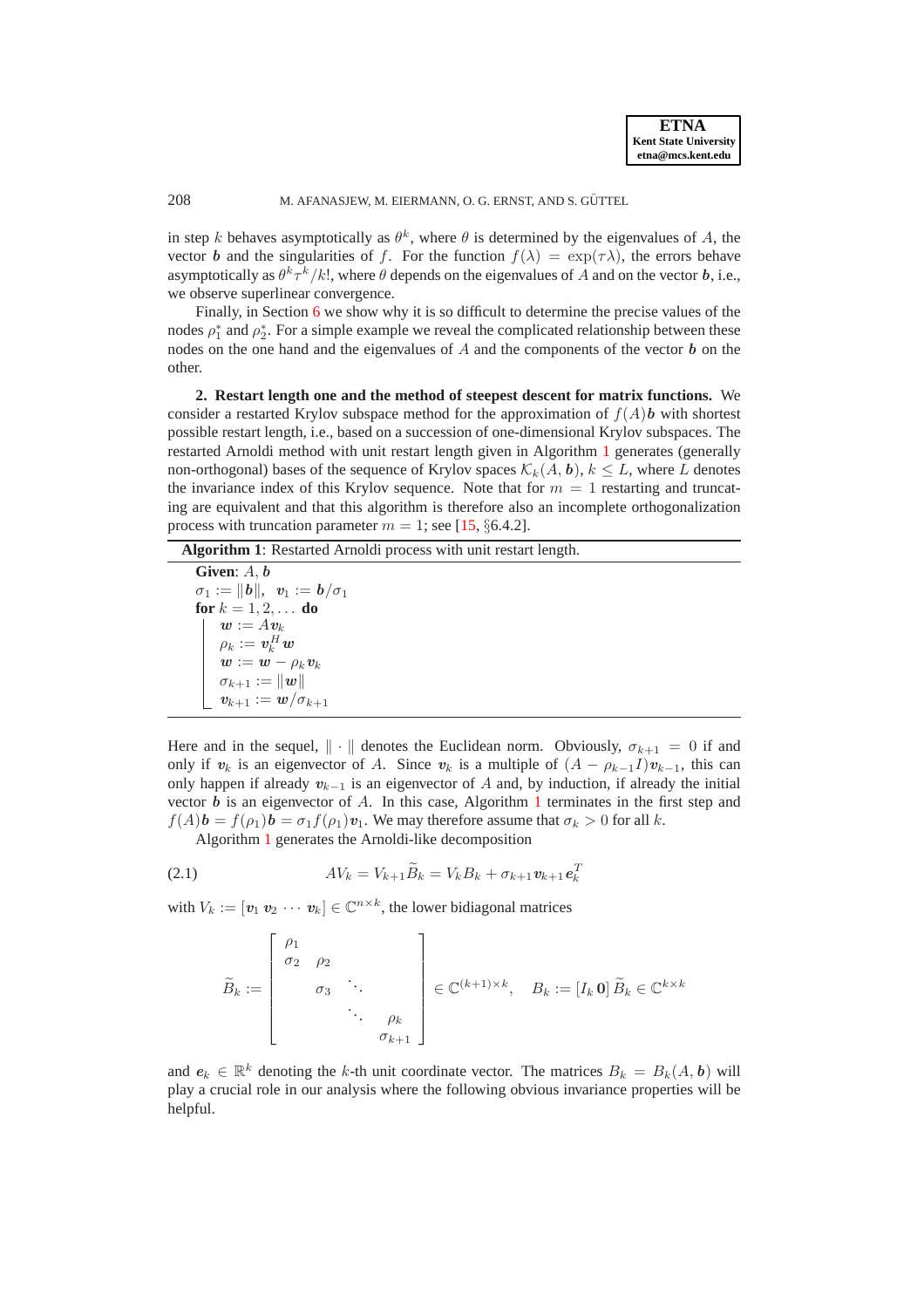**ETNA Kent State University etna@mcs.kent.edu**

<span id="page-3-1"></span>LEMMA 2.1. *For the bidiagonal matrices*  $B_k = B_k(A, b)$  *of* [\(2.1\)](#page-2-2) *generated by Algorithm [1](#page-2-1) with data* A *and* b*, there holds: 1.*

$$
B_k(\tau A, \mathbf{b}) = \begin{bmatrix} \tau \rho_1 \\ |\tau|\sigma_2 & \tau \rho_2 \\ \cdot & \cdot \\ \cdot & \cdot \\ \cdot & \cdot \\ \cdot & \cdot \\ \tau|\sigma_k & \tau \rho_k \end{bmatrix}, \quad \tau \neq 0.
$$

*In particular, for*  $\tau > 0$ *, there holds*  $B_k(\tau A, \mathbf{b}) = \tau B_k(A, \mathbf{b})$ *.* 2.  $B_k(A - \tau I, b) = B_k(A, b) - \tau I$  *for*  $\tau \in \mathbb{C}$ *.* 

3.  $B_k(Q^H A Q, Q^H b) = B_k(A, b)$  *for unitary*  $Q \in \mathbb{C}^{n \times n}$ .

Given the Arnoldi-like decomposition  $(2.1)$  resulting from the restarted Arnoldi process with restart length one, the approximation of  $f(A)$ **b** is defined as

(2.2) 
$$
f_k := \sigma_1 V_k f(B_k) e_1, \quad k = 1, 2, \ldots,
$$

with  $e_1 \in \mathbb{R}^k$  denoting the first unit coordinate vector. We state as a first result an explicit representation of these approximants:

LEMMA 2.2. *Let* Γ *be a Jordan curve which encloses the field of values of* A *and thereby also*  $\rho_1, \rho_2, \ldots, \rho_k$ *. Assume that* f *is analytic in the interior of*  $\Gamma$  *and extends continuously to* Γ*. For*  $r \in \mathbb{N}_0$  *and*  $\ell \in \mathbb{N}$ *, we denote by* 

<span id="page-3-2"></span>
$$
\Delta_{\ell}^r f := \frac{1}{2\pi i} \int_{\Gamma} \frac{f(\zeta)}{(\zeta - \rho_{\ell})(\zeta - \rho_{\ell+1}) \cdots (\zeta - \rho_{\ell+r})} d\zeta
$$

*the divided difference of f of order* r *with respect to the nodes*  $\rho_{\ell}, \rho_{\ell+1}, \ldots, \rho_{\ell+r}$ *. Then* 

$$
f_k = \sum_{r=1}^k \left(\prod_{j=1}^r \sigma_j\right) \left(\Delta_1^{r-1} f\right) v_r = f_{k-1} + \left(\prod_{j=1}^k \sigma_j\right) \left(\Delta_1^{k-1} f\right) v_k.
$$

*Proof.* A short proof is obtained using a result of Opitz [\[13\]](#page-16-13): We have  $f_k$  =  $\sigma_1 V_k f(B_k) e_1$  and Opitz showed that

$$
f(B_k) = D \begin{bmatrix} \Delta_1^0 f \\ \Delta_1^1 f & \Delta_2^0 f \\ \Delta_1^2 f & \Delta_2^1 f & \Delta_3^0 f \\ \vdots & \vdots & \vdots & \ddots \\ \Delta_1^{k-1} f & \Delta_2^{k-2} f & \Delta_3^{k-3} f & \cdots & \Delta_k^0 f \end{bmatrix} D^{-1}
$$

with  $D := \text{diag} (1, \sigma_2, \prod_{j=2}^3 \sigma_j, \dots, \prod_{j=2}^k \sigma_j)$ , from which the assertion follows immediately.

The following convergence result is another immediate consequence of the close connection between  $f_k$  and certain interpolation processes; see [\[5,](#page-16-14) Theorem 4.3.1].

<span id="page-3-0"></span>THEOREM 2.3. Let  $W(A) := \{v^HAv : ||v|| = 1\}$  denote the field of values of A and *let*  $\delta := \max_{\zeta, \eta \in W(A)} |\zeta - \eta|$  *be its diameter. Let*  $f$  *be analytic in (a neighborhood of)*  $W(A)$ *and let*  $\rho > 0$  *be maximal such that*  $f$  *can be continued analytically to*  $W_{\rho} := \{ \lambda \in \mathbb{C} :$  $\min_{\zeta \in W(A)} |\lambda - \zeta| < \rho$ *}. (If f is entire, we set*  $\rho = \infty$ *.)*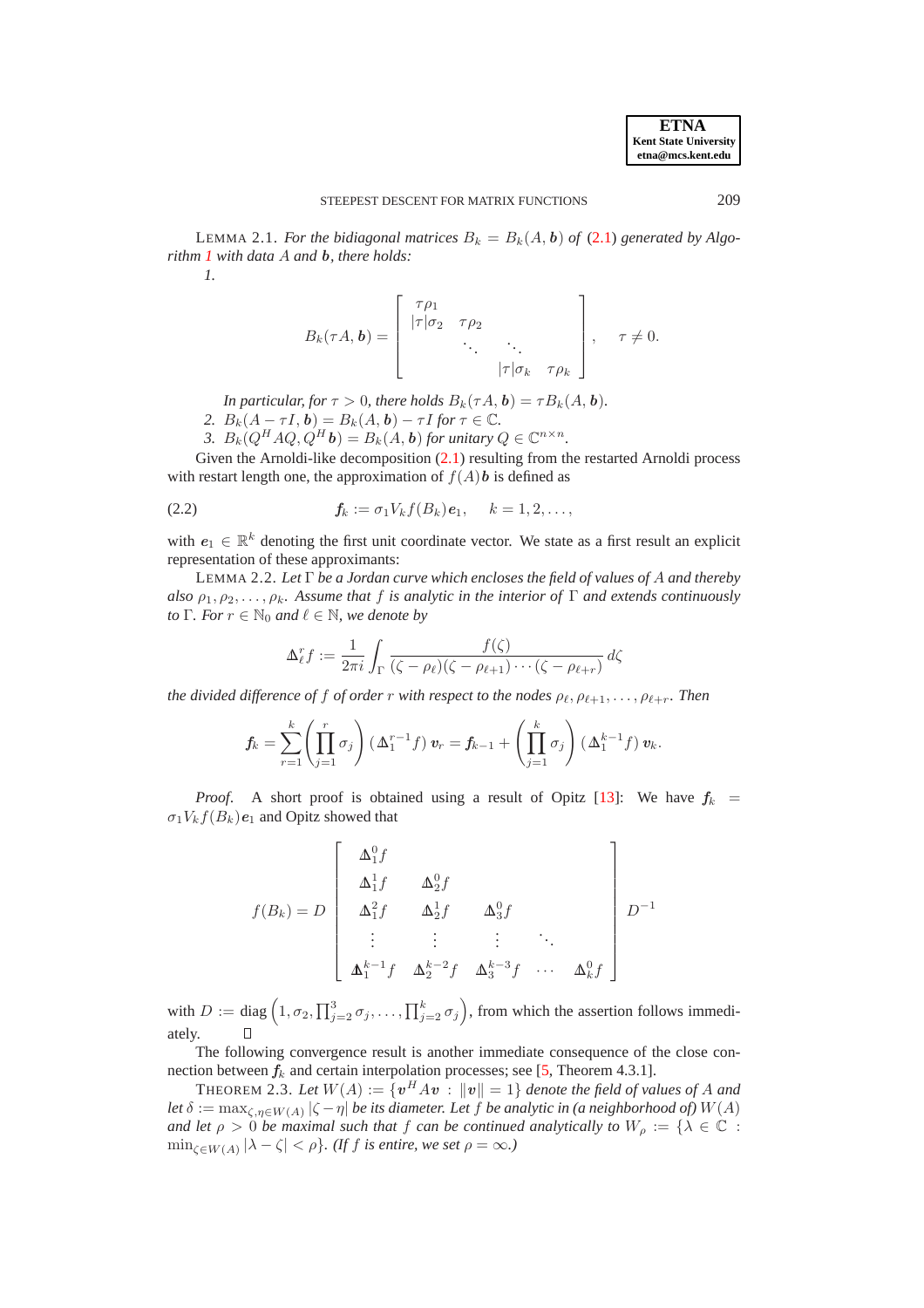*If*  $\rho > \delta$  *then*  $\lim_{k \to \infty} f_k = f(A)$ *b and this convergence is at least linear.* 

*Proof.* We choose  $0 < \tau < \rho$  and a Jordan curve  $\Gamma$  such that  $\tau \le \min_{\lambda \in W(A)} |\zeta - \lambda| < \rho$ for every  $\zeta \in \Gamma$ . Hermite's representation of the interpolation error

<span id="page-4-2"></span>(2.3) 
$$
f(\lambda) - p_{k-1}(\lambda) = \frac{1}{2\pi i} \int_{\Gamma} \frac{(\lambda - \rho_1)(\lambda - \rho_2) \cdots (\lambda - \rho_k)}{(\zeta - \rho_1)(\zeta - \rho_2) \cdots (\zeta - \rho_k)} \frac{f(\zeta)}{\zeta - \lambda} d\zeta
$$

(see, e.g., [\[5,](#page-16-14) Theorem 3.6.1]) gives, for  $\lambda \in W(A)$ ,

 $\Box$ 

$$
|f(\lambda)-p_{k-1}(\lambda)|\leq C_1\left[\frac{\delta}{\tau}\right]^k,
$$

with the constant  $C_1 = \text{length}(\Gamma) \max_{\zeta \in \Gamma} |f(\zeta)| / [2\pi \min_{\zeta \in \Gamma, \lambda \in W(A)} |\zeta - \lambda|].$  The assertion follows from a result of Crouzeix [\[4\]](#page-16-15), who showed that

$$
||f(A) - p_{k-1}(A)|| \le C_2 \max_{\lambda \in W(A)} |f(\lambda) - p_{k-1}(\lambda)|,
$$

with a constant  $C_2 \leq 12$ .

Note that Theorem [2.3](#page-3-0) holds for Arnoldi approximations of arbitrary restart length (and also for its unrestarted variant). Note further that we always have superlinear convergence if f is an entire function; see also  $[6,$  Theorem 4.2].

We conclude this section by considering the specific function  $f(\lambda) = 1/\lambda$ . For a nonsingular matrix A, computing  $f(A)$ **b** is nothing but solving the linear system  $Ax = b$ . It is known (cf. [\[6,](#page-16-0) §4.1.1]) that the Arnoldi method with restart length  $m = 1$  is equivalent to FOM(1) (restarted full orthogonalization method with restart length 1; see [\[15,](#page-16-11)  $\S 6.4.1$ ]) as well as to IOM(1) (incomplete orthogonalization method with truncation parameter  $m = 1$ ; see [\[15,](#page-16-11) §6.4.2]). If we choose  $f_0 = 0$  as the initial approximation and express the approximants  $f_k$  in terms of the residual vectors  $r_k := b - Af_k$ , there holds

$$
\mathbf{f}_k = \mathbf{f}_{k-1} + (\sigma_1 \sigma_2 \cdots \sigma_k) (\Delta_1^{k-1} f) \mathbf{v}_k = \mathbf{f}_{k-1} + \alpha_k \mathbf{r}_{k-1},
$$

where

$$
\alpha_k = \frac{1}{\rho_k} = \frac{1}{\mathbf{v}_k^H A \mathbf{v}_k} = \frac{\mathbf{r}_{k-1}^H \mathbf{r}_{k-1}}{\mathbf{r}_{k-1}^H A \mathbf{r}_{k-1}},
$$

<span id="page-4-0"></span>which is known as the method of steepest descent, at least if  $A$  is Hermitian positive definite.

**3. Asymptotics of**  $B_k$  **in the Hermitian case.** The aim of this section is to show how the entries of the bidiagonal matrix  $B_k$  in [\(2.1\)](#page-2-2) behave for large k.

We first consider a very special situation.

LEMMA 3.1. *For a Hermitian matrix*  $A \in \mathbb{C}^{n \times n}$ , *assume that* **b** *and therefore*  $v_1$  *are linear combinations of two (orthonormal) eigenvectors of* A*,*

<span id="page-4-1"></span>
$$
\mathbf{v}_1 = \frac{1}{\sqrt{1+|\gamma|^2}} \, \mathbf{z}_1 + \frac{\gamma}{\sqrt{1+|\gamma|^2}} \, \mathbf{z}_2,
$$

*where*  $Az_j = \lambda_j z_j$   $(j = 1, 2)$ ,  $\lambda_1 < \lambda_2$  *and*  $||z_1|| = ||z_2|| = 1$ *. Then, for*  $k = 1, 2, \ldots$ *, there holds*

$$
v_{2k-1} = v_1 = \frac{1}{\sqrt{1+|\gamma|^2}} z_1 + \frac{\gamma}{\sqrt{1+|\gamma|^2}} z_2,
$$
  

$$
v_{2k} = v_2 = -\frac{|\gamma|}{\sqrt{1+|\gamma|^2}} z_1 + \frac{\gamma}{|\gamma|\sqrt{1+|\gamma|^2}} z_2.
$$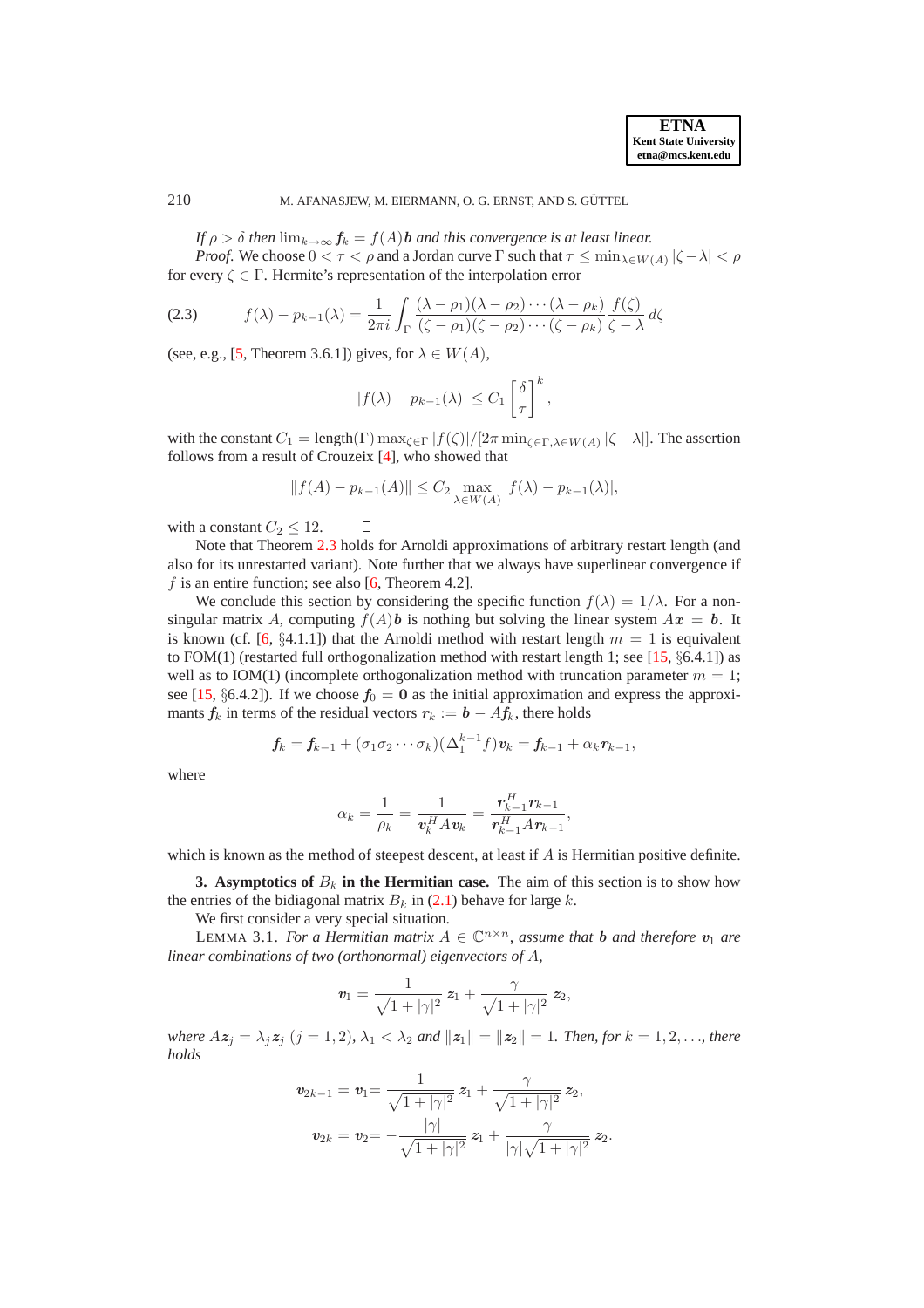*Proof.* A straightforward calculation shows

$$
A\mathbf{v}_1 - \rho_1 \mathbf{v}_1 = \frac{\lambda_1 - \lambda_2}{(1 + |\gamma|^2)^{3/2}} (\|\gamma\|^2 \mathbf{z}_1 - \gamma \mathbf{z}_2)
$$

and

$$
\mathbf{v}_2 = \frac{A\mathbf{v}_1 - \rho_1\mathbf{v}_1}{\|A\mathbf{v}_1 - \rho_1\mathbf{v}_1\|} = \frac{-|\gamma|}{\sqrt{1+|\gamma|^2}} \mathbf{z}_1 + \frac{\gamma}{|\gamma|\sqrt{1+|\gamma|^2}} \mathbf{z}_2.
$$

By the same token,

$$
Av_2 - \rho_2 v_2 = \frac{|\gamma|(\lambda_1 - \lambda_2)}{(1 + |\gamma|^2)^{3/2}} (z_1 + \gamma z_2),
$$

and therefore

$$
\mathbf{v}_3 = \frac{A\mathbf{v}_2 - \rho_2\mathbf{v}_2}{\|A\mathbf{v}_2 - \rho_2\mathbf{v}_2\|} = \frac{1}{\sqrt{1 + |\gamma|^2}} (\mathbf{z}_1 + \gamma\mathbf{z}_2) = \mathbf{v}_1. \qquad \Box
$$

Another elementary calculation leads to the following result.

<span id="page-5-0"></span>COROLLARY 3.2. *Under the assumptions of Lemma [3.1,](#page-4-1) the entries*  $\rho_k$  *and*  $\sigma_{k+1}$  ( $k =$  $1, 2, \ldots$ *) of the bidiagonal matrices*  $B_k$  *are given by* 

$$
\rho_{2k-1} = \theta \lambda_1 + (1 - \theta) \lambda_2,
$$
  
\n
$$
\rho_{2k} = (1 - \theta) \lambda_1 + \theta \lambda_2, \text{ and}
$$
  
\n
$$
\sigma_{k+1} = \sqrt{\theta(1 - \theta)} (\lambda_2 - \lambda_1),
$$

 $with \theta := 1/(1 + |\gamma|^2).$ 

In an asymptotic sense Corollary  $3.2$  covers the general case if  $A$  is Hermitian, which we shall assume throughout the remainder of this section.

<span id="page-5-1"></span>THEOREM 3.3. If A is Hermitian with extremal eigenvalues  $\lambda_{\min}$  and  $\lambda_{\max}$  and if the *vector* b *has nonzero components in the associated eigenvectors, then there is a real number*  $\theta \in (0, 1)$ *, which depends on the spectrum of A and on b, such that the entries*  $\rho_k$  *and*  $\sigma_{k+1}$  $(k = 1, 2, ...)$  *of the bidiagonal matrices*  $B_k$  *in* [\(2.1\)](#page-2-2) *satisfy* 

$$
\lim_{k \to \infty} \rho_{2k-1} = \theta \lambda_{\min} + (1 - \theta) \lambda_{\max} =: \rho_1^*,
$$
  

$$
\lim_{k \to \infty} \rho_{2k} = (1 - \theta) \lambda_{\min} + \theta \lambda_{\max} =: \rho_2^*,
$$
  

$$
\lim_{k \to \infty} \sigma_{k+1} = \sqrt{\theta(1 - \theta)} (\lambda_{\max} - \lambda_{\min}) =: \sigma^*.
$$

The proof of this result will be broken down into the following three lemmas. It simplifies if we assume that  $A$  has only simple eigenvalues,

$$
\lambda_1 < \lambda_2 < \dots < \lambda_n, \qquad n \ge 2,
$$

otherwise we replace A by  $A|_{\mathcal{K}_L(A,b)}$ . By  $z_1, z_2, \ldots, z_n$  we denote corresponding normalized eigenvectors:  $Az_j = \lambda_j z_j$ ,  $||z_j|| = 1$ . We also assume, again without loss of generality, that the vector  $b$  and therefore  $v_1$  have nonzero components in all eigenvectors:  $z_j^H b \neq 0$  for  $j = 1, 2, ..., n$ . Next, we may assume that A is diagonal (otherwise we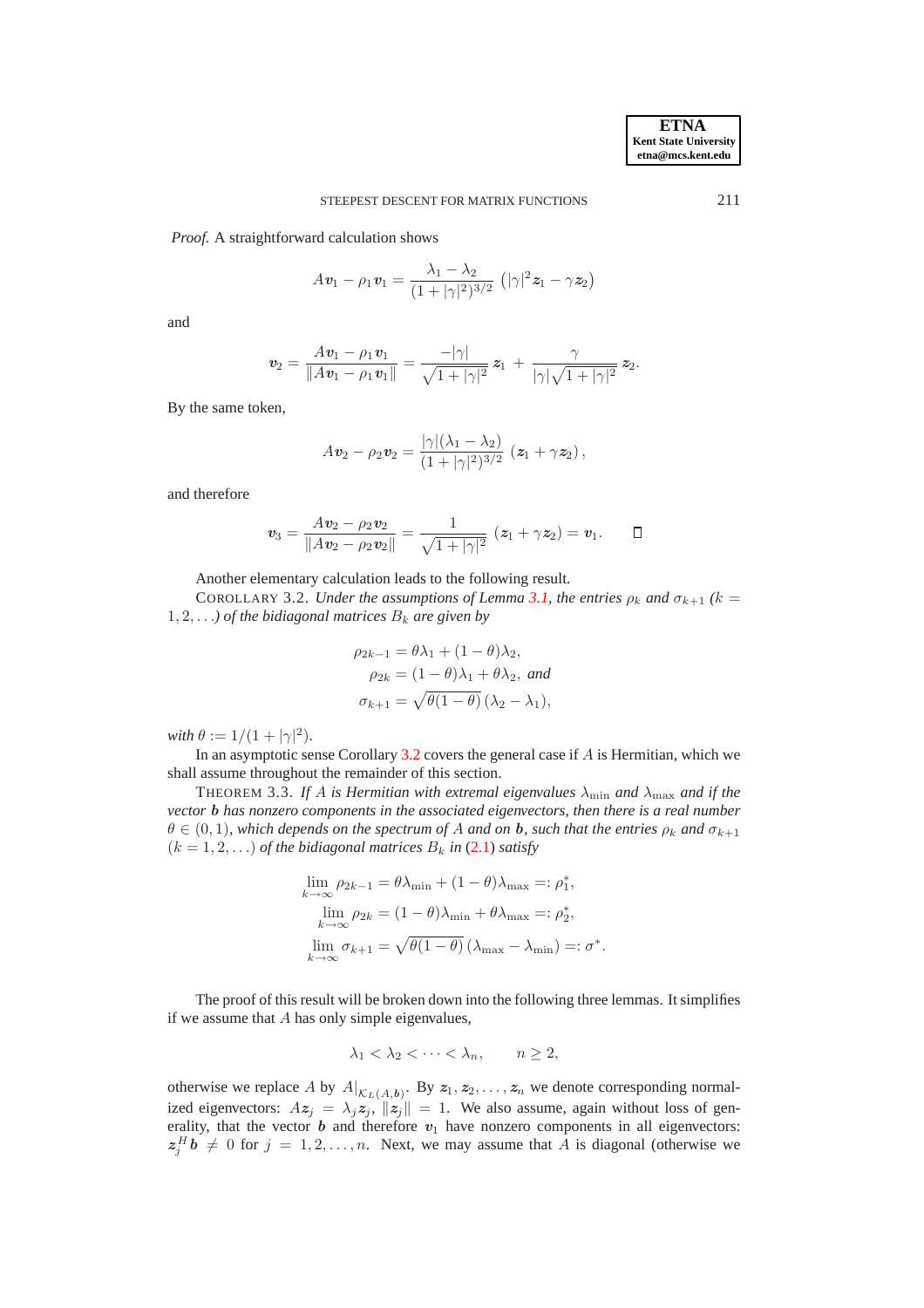replace A by  $Q^H A Q$  and b by  $Q^H b$ , where  $Q = [z_1, z_2, \ldots, z_n]$ ; cf. Lemma [2.1\)](#page-3-1). Finally, we assume that  $\boldsymbol{b} = [b_1, b_2, \dots, b_n]^T$  is real. (If not, we replace  $\boldsymbol{b}$  by  $Q^H \boldsymbol{b}$ , where  $Q = \text{diag}(b_1/|b_1|, b_2/|b_2|, \ldots, b_n/|b_n|)$  is a diagonal unitary matrix. Note that  $Q^H A Q = A$ if A is diagonal.)

In summary, for Hermitian  $A$  we may assume that  $A$  is a real diagonal matrix with pairwise distinct diagonal entries and that  $b$  is a real vector with nonzero entries.

<span id="page-6-0"></span>LEMMA 3.4. *The sequence*  $\{\sigma_{k+1}\}_{k\in\mathbb{N}}$  *of the subdiagonal entries of*  $B_k$  *is bounded and nondecreasing and thus convergent. Moreover,*  $\sigma_{k+1} = \sigma_{k+2}$  *if and only if*  $v_k$  *and*  $v_{k+2}$  *are linearly dependent.*

*Proof.* Boundedness of the sequence  $\{\sigma_{k+1}\}_{k\in\mathbb{N}}$  follows easily via

$$
0 \leq \sigma_{k+1} = ||(A - \rho_k I)\mathbf{v}_k|| \leq ||A - \rho_k I|| \leq ||A|| + |\rho_k| \leq 2||A||.
$$

Monotonicity is shown as follows:

 $\sigma_{k+1} = ||(A - \rho_k I)v_k||$  $= ||v_{k+1}|| ||(A - \rho_k I)v_k||$  since  $||v_{k+1}|| = 1$  $= |\textit{\textbf{v}}_{k\text{+}}^{H}$ since  $\sigma_{k+1}\mathbf{v}_{k+1} = (A - \rho_kI)\mathbf{v}_k$  $= |\mathbf{v}_{k+1}^H (A - \rho_k I)|$ since  $A$  is Hermitian  $= |\mathbf{v}_{k+1}^H (A - \rho_{k+1}I + (\rho_{k+1} - \rho_k)I)^H \mathbf{v}_k|$  $= |\mathbf{v}_{k+1}^H (A - \rho_{k+1} I)^H \mathbf{v}_k + (\rho_{k+1} - \rho_k) \mathbf{v}_{k+1}^H \mathbf{v}_k|$  $= |v_{k+1}^H(A - \rho_{k+1}I)^H v_k|$  since  $v_k \perp v_{k+1}$  $\leq ||(A - \rho_{k+1}I)v_{k+1}|| ||v_k||$  by the Cauchy-Schwarz inequality<br>=  $||(A - \rho_{k+1}I)v_{k+1}||$  since  $||v_k|| = 1$  $= ||(A - \rho_{k+1}I)v_{k+1}||$  $=\sigma_{k+2}.$ 

<span id="page-6-1"></span>Equality holds if and only if  $v_k$  and  $(A - \rho_{k+1}I)v_{k+1} = \sigma_{k+2}v_{k+2}$  are linearly dependent.  $\square$ 

LEMMA 3.5. *Every accumulation point of the vector sequence*  $\{v_k\}_{k\in\mathbb{N}}$  *generated by Algorithm* [1](#page-2-1) is contained in span $\{z_1, z_n\}$ , i.e., in the linear hull of the eigenvectors of A *associated with its extremal eigenvalues.*

*Proof.* By the compactness of the unit sphere in  $\mathbb{C}^n$ , the sequence of unit vectors  $\{v_k\}_{k\in\mathbb{N}}$ must have at least one point of accumulation. Each such accumulation point is the limit of a subsequence  $\{v_{k_{\nu}}\}$ , for which, by Lemma [3.4,](#page-6-0) the associated sequence  $\{\sigma_{k_{\nu}+1}\}$  converges, and we denote its limit by  $\sigma^*$ . We conclude that for each accumulation point  $u_1$  there holds  $\sigma_1 = \|Au_1 - (u_1^H Au_1)u_1\| = \sigma^*$  $\sigma_1 = \|Au_1 - (u_1^H Au_1)u_1\| = \sigma^*$  $\sigma_1 = \|Au_1 - (u_1^H Au_1)u_1\| = \sigma^*$ . Furthermore, one step of Algorithm 1 starting with an accumulation point  $u_1$  as the initial vector yields another accumulation point  $u_2$ , and therefore also  $\sigma_2 = ||Au_2 - (u_2^H Au_2)u_2|| = \sigma^*$ . Two steps of Algorithm 1 with initial vector  $u_1$  thus result in the decomposition

$$
A\,\left[\mathbf{u}_1\,\mathbf{u}_2\right]=\left[\mathbf{u}_1\,\mathbf{u}_2\,\mathbf{u}_3\right]\left[\begin{array}{ccc} \mathbf{u}_1^H A \mathbf{u}_1 & 0 \\ \sigma^* & \mathbf{u}_2^H A \mathbf{u}_2 \\ 0 & \sigma^* \end{array}\right],
$$

and from the fact that  $\sigma_2 = \sigma_3 = \sigma^*$  we conclude using Lemma [3.4](#page-6-0) that  $u_1$  and  $u_3$  must be linearly dependent, i.e.,  $u_3 = \kappa u_1$  for some  $\kappa$ . We thus obtain

$$
A [\mathbf{u}_1 \mathbf{u}_2] = [\mathbf{u}_1 \mathbf{u}_2] A_2 \text{ with } A_2 := \left[ \begin{array}{cc} \mathbf{u}_1^H A \mathbf{u}_1 & \kappa \sigma^* \\ \sigma^* & \mathbf{u}_2^H A \mathbf{u}_2 \end{array} \right]
$$

,

which means that span $\{u_1, u_2\}$  is an A-invariant subspace, which in turn is only possible if  $\text{span}\{\boldsymbol{u}_1,\boldsymbol{u}_2\} = \text{span}\{\boldsymbol{z}_{\ell},\boldsymbol{z}_m\}$  for some  $1 \leq \ell < m \leq n$ .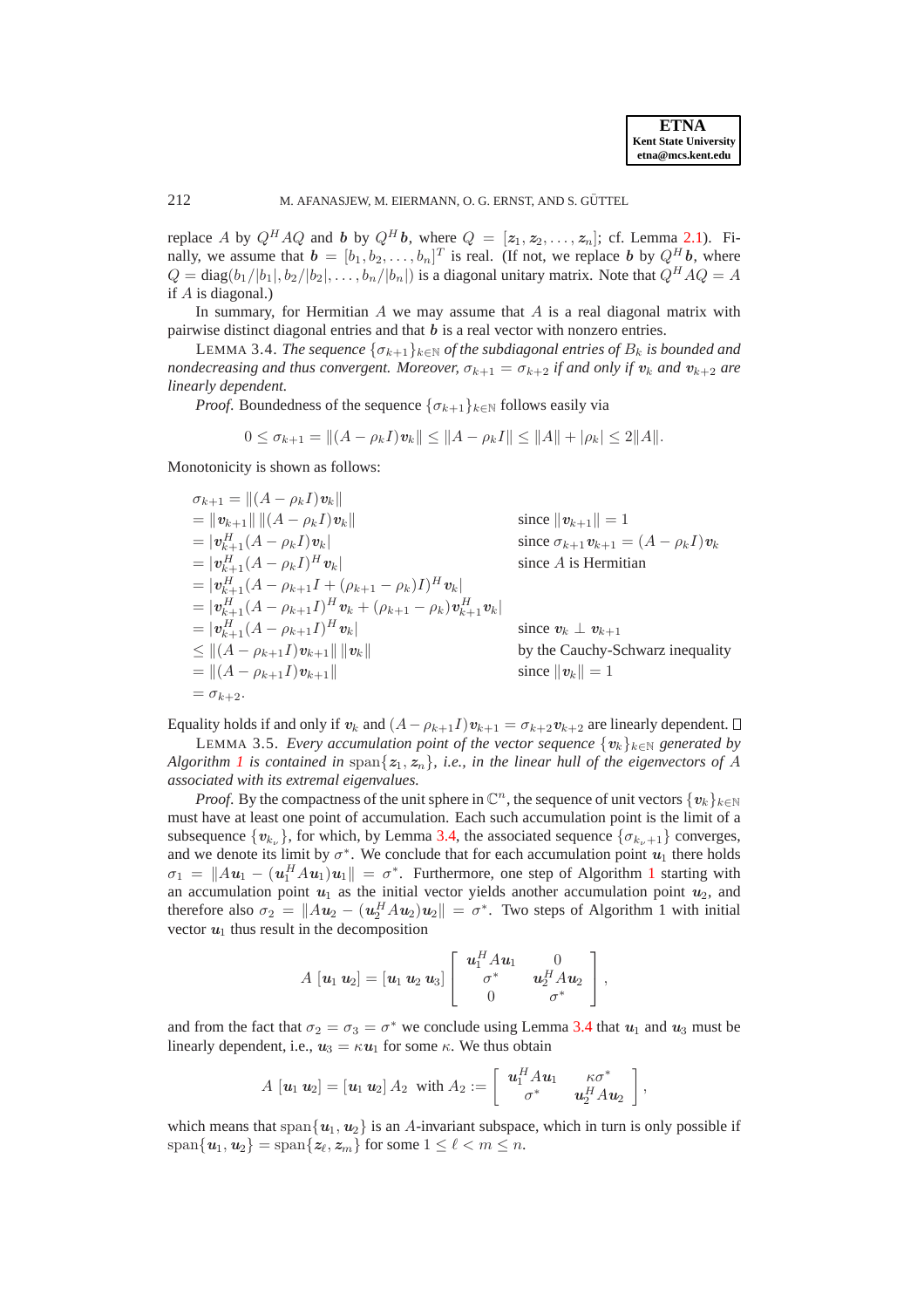We note in passing that  $A_2 = [u_1 u_2]^H A [u_1 u_2]$  must be Hermitian—in fact, real and symmetric—and that consequently  $\kappa = 1$  and  $u_3 = u_1$ ; cf. Lemma [3.1.](#page-4-1)

Expanding the vectors  $v_k = \sum_{j=1}^n \gamma_{j,k} z_j$  $v_k = \sum_{j=1}^n \gamma_{j,k} z_j$  $v_k = \sum_{j=1}^n \gamma_{j,k} z_j$  generated by Algorithm 1 in the orthonormal eigenbasis of  $\overline{A}$ , we note that, by our assumption that the initial vector not be deficient in any eigenvector, there holds  $\gamma_{i,1} \neq 0$  for all  $j = 1, 2, \ldots, n$ . In addition, since  $\rho_k \in (\lambda_1, \lambda_n)$  and  $\gamma_{j,k+1} = \gamma_{j,k}(\lambda_j - \rho_k)/\sigma_{k+1}$ , we see that  $\gamma_{1,k}$  and  $\gamma_{n,k}$  are both nonzero for all k. For the interior eigenvalues  $\{\lambda_j\}_{j=2}^{n-1}$  it may well happen that  $\rho_{k_0} = \lambda_j$  for some  $k_0$  (cf. Section [6](#page-13-0) for examples), whereupon subsequent vectors of the sequence  $\{v_k\}$  will be deficient in  $z_j$ , i.e.,  $\gamma_{i,k} = 0$  for all  $k > k_0$ . It follows that, for the sequence considered above starting with an accumulation point  $u_1$ ,  $\gamma_{m,k}$  and  $\gamma_{\ell,k}$  must also be nonzero for all k.

Assume now that  $m < n$  and consider a subsequence  $\{v_{k_{\nu}}\}$  converging to  $u_1$  (without loss of generality,  $v_{k_1} = v_1$ ). For  $\nu \to \infty$  the Rayleigh quotients  $\rho_{k_\nu}$ , being continuous functions of the vectors  $v_{k_{\nu}}$ , then converge to a limit contained in  $(\lambda_{\ell}, \lambda_m)$ . Consequently,  $\lambda_n - \rho_{k_\nu} > \lambda_m - \rho_{k_\nu} > 0$  for all sufficiently large  $\nu$ . Since  $z_n^H u_1 = 0$  by assumption, we further have

$$
0 = \lim_{\nu \to \infty} \left| \frac{\gamma_{n,k_{\nu}}}{\gamma_{m,k_{\nu}}} \right| = \left| \frac{\gamma_{n,1}}{\gamma_{m,1}} \right| \lim_{\nu \to \infty} \prod_{\eta=1}^{\nu} \frac{|\lambda_n - \rho_{k_{\eta}}|}{|\lambda_m - \rho_{k_{\eta}}|}.
$$

But this is impossible since none of the factors on the right-hand side is zero and  $|\lambda_n - \lambda_n|$  $\rho_{k_{\nu}}/|\lambda_m - \rho_{k_{\nu}}| > 1$  for all sufficiently large  $\nu$ . In a similar way, the assumption  $1 < \ell$  is also found to lead to a contradiction.

<span id="page-7-0"></span>LEMMA 3.6. *For the vector sequence*  $\{v_k\}_{k\in\mathbb{N}}$  *of Algorithm [1](#page-2-1) there exist nonzero real numbers*  $\alpha$  *and*  $\beta$ ,  $\alpha^2 + \beta^2 = 1$ , which depend on the spectrum of A and on **b**, such that

$$
\lim_{k\to\infty}\mathbf{v}_{2k-1}=\alpha\mathbf{z}_1+\beta\mathbf{z}_n \quad and \quad \lim_{k\to\infty}\mathbf{v}_{2k}=\text{sign}(\alpha\beta)[-\beta\mathbf{z}_1+\alpha\mathbf{z}_n],
$$

*where*  $sign(\lambda)$  *denotes the sign of the real number*  $\lambda$ *.* 

*Proof.* We count the candidates for accumulation points u of the sequence  $\{v_k\}$ . By Lemma [3.5,](#page-6-1)  $u \in \text{span}\{z_1, z_n\}$  and, since  $||u|| = 1$ , every accumulation point can be written as  $u = \alpha z_1 + \beta z_n$  with  $\alpha^2 + \beta^2 = 1$ . For every vector of this form, there holds

$$
||A\mathbf{u} - (\mathbf{u}^H A\mathbf{u})\mathbf{u}||^2 = \alpha^2 \beta^2 (\lambda_n - \lambda_1)^2 = \alpha^2 (1 - \alpha^2)(\lambda_n - \lambda_1)^2.
$$

Since u is an accumulation point of the sequence  $\{v_k\}$ , we have, as in the proof of Lemma [3.4,](#page-6-0)  $||Au - (u^H Au)u|| = \sigma^*$ , i.e.,

$$
\alpha^{2}(1-\alpha^{2}) = \left(\frac{\sigma^{*}}{\lambda_{n}-\lambda_{1}}\right)^{2}.
$$

This equation has at most four solutions  $\alpha$  which shows that there are at most eight points of accumulation.

Assume now that  $v_k$  is sufficiently close to such an accumulation point  $u = u_1 =$  $\alpha z_1 + \beta z_n$  $\alpha z_1 + \beta z_n$  $\alpha z_1 + \beta z_n$ . Since all operations in Algorithm 1 are continuous,  $v_{k+1}$ , for k sufficiently large, will be arbitrarily close to

$$
\mathbf{u}_2 = \frac{A - (\mathbf{u}_1^H A \mathbf{u}_1) \mathbf{u}_1}{\|A - (\mathbf{u}_1^H A \mathbf{u}_1) \mathbf{u}_1\|} = \text{sign}(\alpha \beta) [-\beta \mathbf{z}_1 + \alpha \mathbf{z}_n]
$$

(which is also an accumulation point of  $\{v_k\}$  different from  $u_1$  since  $\alpha\beta \neq 0$ ). Moreover,  $v_{k+2}$  must then be close to

$$
u_3 = \frac{A - (u_2^H A u_2) u_2}{\|A - (u_2^H A u_2) u_2\|} = \alpha z_1 + \beta z_n = u_1.
$$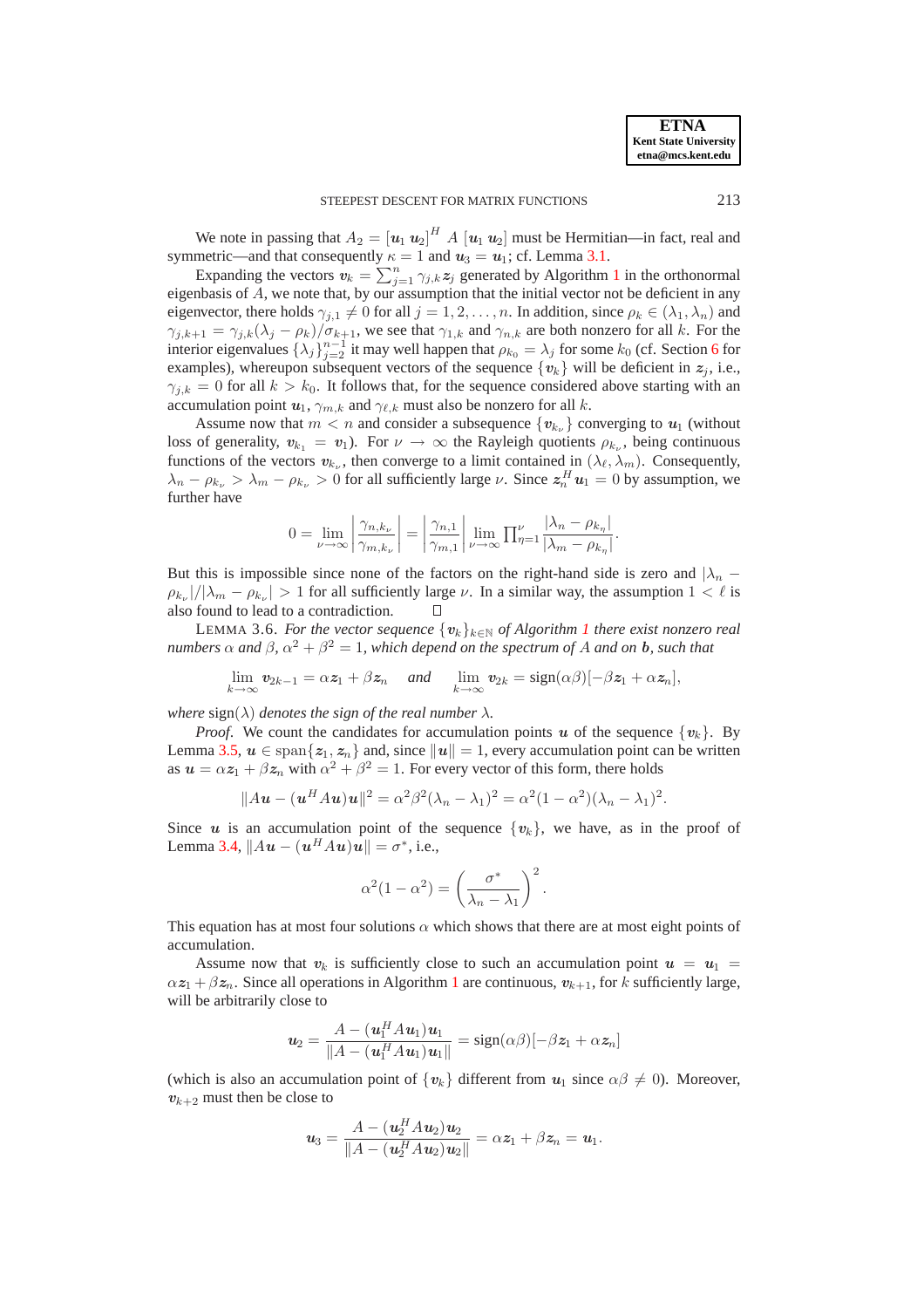Since we already know there are only finitely many accumulation points of  $\{v_k\}$ , we conclude that the sequence  $\{v_k\}$  must asymptotically alternate between  $u_1$  and  $u_2$ . that the sequence  $\{v_k\}$  must asymptotically alternate between  $u_1$  and  $u_2$ .

The assertion of Theorem [3.3](#page-5-1) now follows by elementary calculations, e.g.,

$$
\lim_{k \to \infty} \rho_{2k-1} = \lim_{k \to \infty} \mathbf{v}_{2k-1}^H A \mathbf{v}_{2k-1} = \mathbf{u}_1^H A \mathbf{u}_1 = (\alpha \mathbf{z}_1 + \beta \mathbf{z}_n)^H A (\alpha \mathbf{z}_1 + \beta \mathbf{z}_n)
$$

$$
= \alpha^2 \lambda_{\min} + \beta^2 \lambda_{\max} = \theta \lambda_{\min} + (1 - \theta) \lambda_{\max},
$$

<span id="page-8-0"></span>where  $\theta := \alpha^2$ .

**4. Akaike's probability theory setting.** Theorem [3.3,](#page-5-1) the main result of the previous section, is implicitly contained in Akaike's paper [\[2\]](#page-16-7) from 1959. His proof is based on the analysis of a transformation of probability measures: As is well-known (see, e.g., [\[17\]](#page-16-16)) a Hermitian matrix  $A \in \mathbb{C}^{n \times n}$  and any vector  $v \in \mathbb{C}^n$  of unit length give rise to a probability measure  $\mu$  on R, assigning to any set  $M \subset \mathbb{R}$  the measure

<span id="page-8-1"></span>(4.1) 
$$
\mu(M) := \int_M w(\lambda) d\lambda, \quad w(\lambda) := \sum_{j=1}^n \omega_j^2 \delta(\lambda - \lambda_j),
$$

where  $\delta$  denotes the Dirac  $\delta$ -function,  $\lambda_1 < \lambda_2 < \cdots < \lambda_n$  are the eigenvalues of A (we assume again without loss of generality that  $A$  has  $n$  simple eigenvalues) with corresponding eigenvectors  $z_j$ ,  $||z_j|| = 1$ ,  $j = 1, 2, ..., n$ , and where the weights are given by  $\omega_j^2 = |z_j^H v|^2$ . For a fixed matrix  $\ddot{A}$ , this correspondence between unit vectors  $\dot{v}$  and probability measures  $\mu$  supported on  $\Lambda(A)$  is essentially one-to-one (if we do not distinguish between vectors  $\mathbf{v} = [v_1, v_2, \dots, v_n]^T$  and  $\mathbf{w} = [w_1, w_2, \dots, w_n]^T$  with  $|v_j| = |w_j|$  for all  $j = 1, 2, \dots, n$ ). In this way, each basis vector  $v_k$  generated by the restarted Arnoldi process with unit restart length (Algorithm [1\)](#page-2-1) induces a probability measure  $\mu_k$  whose support is a subset of  $\Lambda(A)$ .

The Lebesgue integral associated with  $(4.1)$  is given by

$$
\int_{\mathbb{R}} f(\lambda)w(\lambda) d\lambda = \sum_{j=1}^{n} \omega_j^2 f(\lambda_j)
$$

for any function f defined on  $\Lambda(A)$ . In particular, the mean of  $\mu$ ,

$$
\rho_{\mu} := \int_{\mathbb{R}} \lambda w(\lambda) d\lambda = \sum_{j=1}^{n} \omega_j^2 \lambda_j = \boldsymbol{v}^H A \boldsymbol{v},
$$

is the Rayleigh quotient of v and A, and the variance of  $\mu$  is given by

$$
\sigma_{\mu}^2 := \int_{\mathbb{R}} (\lambda - \rho_{\mu})^2 w(\lambda) d\lambda = \sum_{j=1}^n \omega_j^2 (\lambda_j - \rho_{\mu})^2 = ||(A - \rho_{\mu}I)v||^2,
$$

the squared norm of the vector  $Av - (v^HAv)v$ . We now see that the (nonlinear) vector transformation

$$
v_{k+1} = Tv_k
$$
, where  $Tv := \frac{Av - (v^HAv)v}{\|Av - (v^HAv)v\|}$ ,

underlying Algorithm [1](#page-2-1) can be rephrased as a transformation of probability measures,  $\mu_{k+1} =$  $T\mu_k$ , where

<span id="page-8-2"></span>(4.2) 
$$
(T\mu)(M) := \int_M \left[\frac{\lambda - \rho_\mu}{\sigma_\mu}\right]^2 w(\lambda) d\lambda, \text{ if } \mu(M) = \int_M w(\lambda) d\lambda.
$$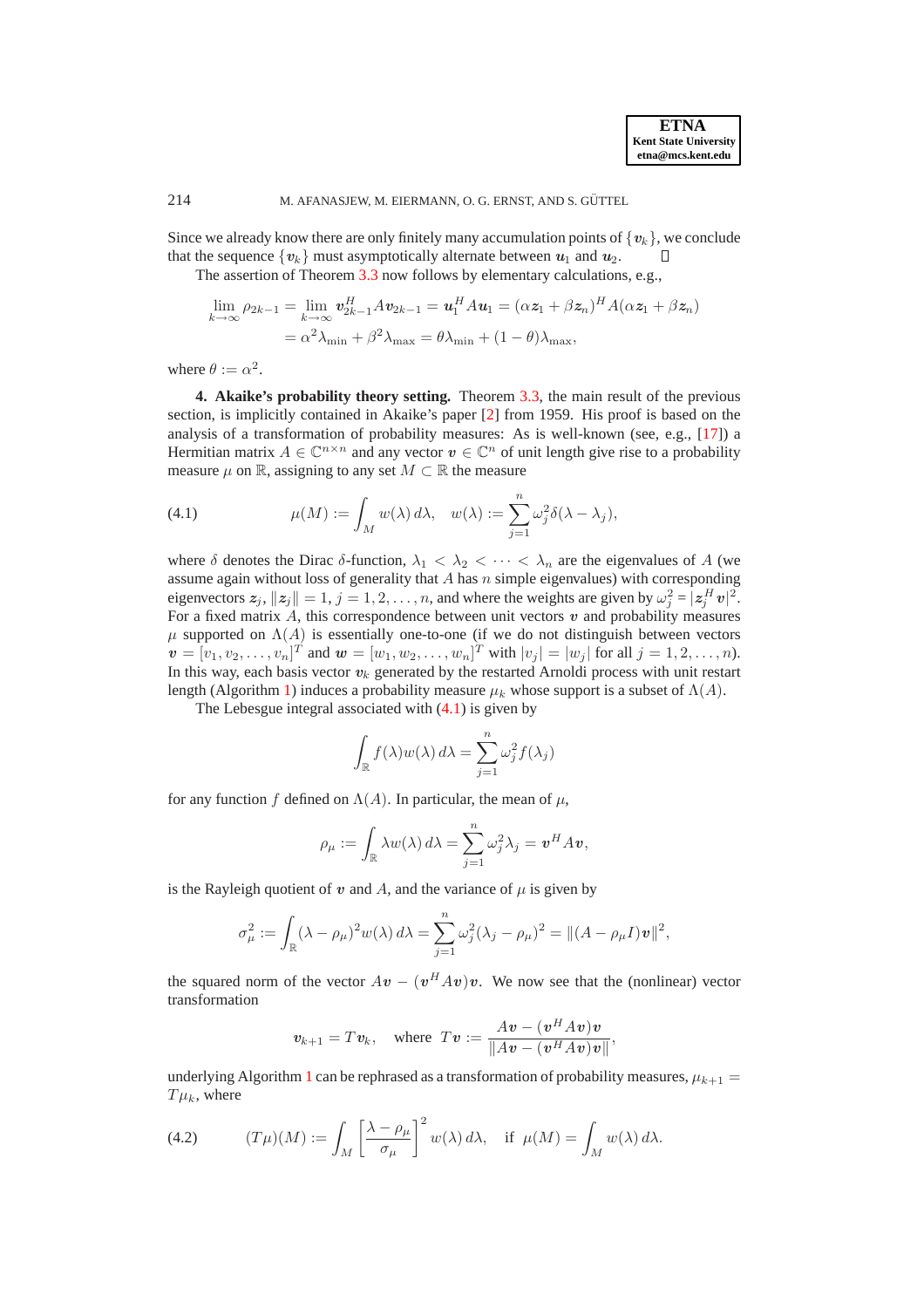As above, we assume that  $v_1$  and thus  $v_k$ ,  $k \ge 1$ , is not an eigenvector of A, which implies that the support of  $\mu_k$  consists of more than one point and therefore  $\sigma_k = \sigma_{\mu_k} > 0$ . We also remark that the transformation [\(4.2\)](#page-8-2)  $\mu \mapsto T\mu$  is not only well-defined for probability measures with finite support but for any probability measure whose first and second moments exist.

The crucial points in the proof of Theorem [3.3](#page-5-1) were to show that the subdiagonal entries  $\sigma_k$  of  $B_k$ , which we have now identified as the standard deviations of  $\mu_k$ , form a nondecreas-ing sequence (see Lemma [3.4\)](#page-6-0) and that  $\sigma_{k+1} = \sigma_k$  can only hold if  $v_k$  is a linear combination of two eigenvectors of A; see Lemma [3.5.](#page-6-1) Akaike based his proof on explicit formulas for the mean and variance of the transformed measure  $T\mu$ :

$$
\rho_{T\mu} = \rho_{\mu} + \frac{1}{\sigma_{\mu}^2} \int_{\mathbb{R}} (\lambda - \rho_{\mu})^3 w(\lambda) d\lambda
$$

 $(cf. [2, Lemma 1])$  $(cf. [2, Lemma 1])$  $(cf. [2, Lemma 1])$  and

$$
\sigma_{T\mu}^2 = \sigma_{\mu}^2 + \frac{1}{\sigma_{\mu}^4} \det(M_3), \qquad \text{where} \ \ M_3 := \left[ \int_{\mathbb{R}} (\lambda - \rho_{\mu})^{k+j} w(\lambda) \, d\lambda \right]_{0 \leq k, j \leq 2}
$$

is the (3×3)-moment matrix associated with  $(f, g) = \int_{\mathbb{R}} f(\lambda) \overline{g(\lambda)} w(\lambda) d\lambda$ ; cf. [\[2,](#page-16-7) Lemma 2]. Since  $M_3$  is positive semidefinite it follows that  $\sigma_{T\mu}^2 \geq \sigma_{\mu}^2$ , with equality holding if and only if  $M_3$  is singular, which can only happen if the support of  $\mu$  consists of two points or less.

<span id="page-9-0"></span>**5. Convergence for functions of Hermitian matrices.** As mentioned previously our convergence analysis is based on the close connection between Krylov subspace methods for approximating  $f(A)$ b and polynomial interpolation; see, e.g., [\[6,](#page-16-0) Theorem 2.4]. For the vectors  $f_k$  of [\(2.2\)](#page-3-2), we have

<span id="page-9-1"></span>
$$
f_k = \sigma_1 V_k f(B_k) \mathbf{e}_1 = p_{k-1}(A) \mathbf{b},
$$

where  $p_{k-1} \in \mathcal{P}_{k-1}$  interpolates f in the Hermite sense at the Rayleigh quotients  $\rho_j =$  $v_j^H A v_j$  (j = 1, 2, ..., k). If A is Hermitian there holds (see Theorem [3.3\)](#page-5-1)

(5.1) 
$$
\lim_{k \to \infty} \rho_{2k-1} = \rho_1^* \text{ and } \lim_{k \to \infty} \rho_{2k} = \rho_2^*,
$$

with two numbers  $\rho_1^*$  and  $\rho_2^*$  both contained in the convex hull of  $\Lambda(A)$ . In other words, asymptotically, the restarted Arnoldi approximation of  $f(A)$ **b** with unit restart length is equivalent to interpolating f at just the two nodes  $\rho_1^*$  and  $\rho_2^*$  with increasing multiplicity. Interpolation processes of such simple nature are well understood. To formulate the convergence results we need additional terminology: For  $\delta > 0$ , we define the curves

<span id="page-9-2"></span>(5.2) 
$$
\Gamma_{\delta} := \{ \lambda \in \mathbb{C} : |\lambda - \rho_1^*| |\lambda - \rho_2^*| = \delta^2 \},
$$

known as *lemniscates*<sup>†</sup> with foci  $\rho_1^*$  and  $\rho_2^*$ . If  $\rho_1^* = \rho_2^*$  these reduce to concentric circles of radius  $\delta$ . Otherwise, if  $0 < \delta < \delta_0 := |\rho_1^* - \rho_2^*|/2$ ,  $\Gamma_{\delta}$  consists of two mutually exterior analytic Jordan curves. When  $\delta = \delta_0$ , we obtain what is known as the *Bernoulli lemniscate*, for which these curves touch at  $(\rho_1^* + \rho_2^*)/2$ , whereas for  $\delta > \delta_0$  the lemniscate is a single analytic Jordan curve. Obviously, its interior int  $\Gamma_{\delta}$  contains  $\rho_1^*$  and  $\rho_2^*$  for every  $\delta > 0$ ,  $\Gamma_{\gamma} \subset \text{int } \Gamma_{\delta}$  for  $0 \leq \gamma < \delta$ , and every  $\lambda \in \mathbb{C}$  is located on exactly one  $\Gamma_{\delta}$ .

<sup>†</sup>Lemniscates of polynomials of degree 2 are also known as *Ovals of Cassini*.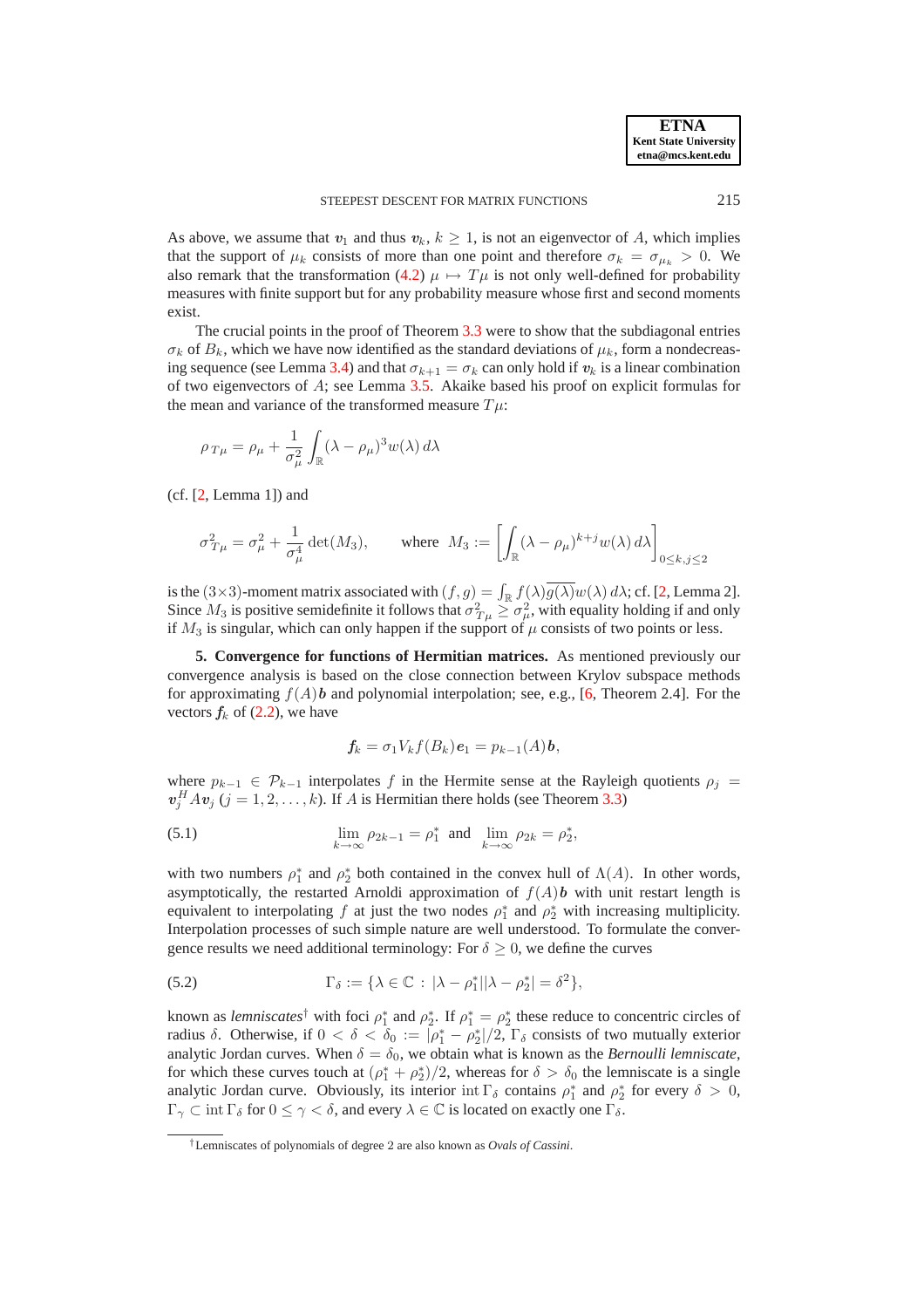We first assume that f is analytic in (an open set containing)  $\rho_1^*$  and  $\rho_2^*$  but not entire, i.e., that it has finite singularities in the complex plane. There exists thus a unique  $\delta_f > 0$ such that f is analytic in int  $\Gamma_{\delta_f}$  but not in int  $\Gamma_{\delta}$  for any  $\delta > \delta_f$ ,

<span id="page-10-0"></span>(5.3) 
$$
\delta_f := \max \left\{ \delta : f \text{ is analytic in } \text{int } \Gamma_{\delta} \right\}.
$$

THEOREM 5.1 (Walsh [\[18,](#page-16-12) Theorems 3.4 and 3.6]). Let the sequence  $\rho_1, \rho_2, \ldots$  be *asymptotic to the sequence*  $\rho_1^*, \rho_2^*, \rho_1^*, \rho_2^*, \ldots$  *in the sense of* [\(5.1\)](#page-9-1). Assume that f is defined *in all nodes*  $\rho_1, \rho_2, \ldots$  *and let*  $p_{k-1} \in \mathcal{P}_{k-1}$  *be the polynomial which interpolates* f *at*  $\rho_1, \rho_2, \ldots, \rho_k$ . Then  $\lim_{k \to \infty} p_{k-1} = f$  uniformly on compact subsets of  $\inf \Gamma_{\delta_f}$ . More *precisely, there holds*

<span id="page-10-1"></span>
$$
\limsup_{k \to \infty} |f(\lambda) - p_{k-1}(\lambda)|^{1/k} \le \frac{\delta}{\delta_f} \quad \text{for } \lambda \in \overline{\operatorname{int} \Gamma_{\delta}}.
$$

*For*  $\lambda \notin \text{int } \Gamma_{\delta_f}$  *the sequence*  $\{p_{k-1}(\lambda)\}_{k\geq 1}$  *diverges (unless*  $\lambda$  *is one of the nodes*  $\rho_j$ *).* 

It remains to investigate the convergence of the interpolation polynomials if  $f$  is an entire function. We here concentrate on  $f(\lambda) = \exp(\tau \lambda)$ ,  $\tau \neq 0$ , which among entire functions is of the most practical interest. We remark, however, that the following argument applies to all entire functions of order 1 and type  $|\tau|$  and can be generalized to arbitrary entire functions. We further note that the following theorem could be easily deduced from more general results of Winiarski [\[19\]](#page-16-17) or Rice [\[14\]](#page-16-18), but we prefer to present an elementary and self-contained proof.

<span id="page-10-2"></span>THEOREM 5.2. Let the sequence  $\rho_1, \rho_2, \ldots$  satisfy the assumptions of Theorem [5.1](#page-10-0) and *let*  $p_{k-1} \in \mathcal{P}_{k-1}$  *be the polynomial which interpolates*  $f(\lambda) = \exp(\tau \lambda)$  *at*  $\rho_1, \rho_2, \ldots, \rho_k$ . *Then* {pk−1} *converges to* <sup>f</sup> *uniformly on compact subsets of* <sup>C</sup>*. More precisely, there holds*

$$
\limsup_{k \to \infty} \left[ k \left| f(\lambda) - p_{k-1}(\lambda) \right|^{1/k} \right] \le \delta |\tau| \, e \text{ for } \lambda \in \overline{\operatorname{int} \Gamma_{\delta}},
$$

*where*  $e = \exp(1)$ *.* 

*Proof.* We first interpolate  $f(\lambda) = \exp(\tau \lambda)$  at the nodes  $\rho_1^*$  and  $\rho_2^*$  repeated cyclically, i.e., at  $\rho_1^*, \rho_2^*, \rho_1^*, \rho_2^*, \rho_1^*, \dots$  By  $p_{k-1}^* \in \mathcal{P}_{k-1}$  we denote the polynomial which interpolates f at the first k points of this sequence, and by  $q_k^* \in \mathcal{P}_k$  the corresponding nodal polynomial. For  $\lambda \in \overline{\text{int }\Gamma_{\delta}}$ , Hermite's error formula [\(2.3\)](#page-4-2) implies

$$
f(\lambda) - p_{k-1}^*(\lambda) = \frac{1}{2\pi i} \int_{\Gamma_{\eta}} \frac{q_k^*(\lambda)}{q_k^*(\zeta)} \frac{\exp(\tau \zeta)}{\zeta - \lambda} d\zeta = \sum_{j=0}^{\infty} \frac{\tau^j}{j!} \frac{1}{2\pi i} \int_{\Gamma_{\eta}} \frac{q_k^*(\lambda)}{q_k^*(\zeta)} \frac{\zeta^j}{\zeta - \lambda} d\zeta,
$$

where  $\eta > \delta$ . Note that  $\int_{\Gamma_{\eta}}$  $q_k^*(\lambda)$  $\frac{q_k^*(\lambda)}{q_k^*(\zeta)} \frac{\zeta^j}{\zeta -}$  $\frac{\zeta^j}{\zeta-\lambda}$  d $\zeta$  is the interpolation error for the function  $g(\lambda) = \lambda^j$ which vanishes for  $j = 0, 1, \ldots, k - 1$ . Hence,

$$
f(\lambda) - p_{k-1}^*(\lambda) = \sum_{j=k}^{\infty} \frac{\tau^j}{j!} \frac{1}{2\pi i} \int_{\Gamma_{\delta}} \frac{q_k^*(\lambda)}{q_k^*(\zeta)} \frac{\zeta^j}{\zeta - \lambda} d\zeta
$$
  

$$
= q_k^*(\lambda) \frac{\tau^k}{k!} \sum_{j=0}^{\infty} \frac{\tau^j k!}{(k+j)!} \frac{1}{2\pi i} \int_{\Gamma_{\delta}} \frac{1}{q_k^*(\zeta)} \frac{\zeta^{k+j}}{\zeta - \lambda} d\zeta
$$

and therefore,

$$
|f(\lambda)-p_{k-1}^*(\lambda)|\leq |q_k^*(\lambda)|\frac{|\tau|^k}{k!}\sum_{j=k}^\infty \frac{|\tau|^j}{j!}\,\frac{1}{2\pi}\,\frac{\text{length}(\Gamma_\eta)}{\text{dist}(\Gamma_\delta,\Gamma_\eta)}\,\left[\max_{\zeta\in\Gamma_\eta}|\zeta|\right]^j\left[\max_{\zeta\in\Gamma_\eta}\frac{|\zeta|^k}{|q_k^*(\zeta)|}\right],
$$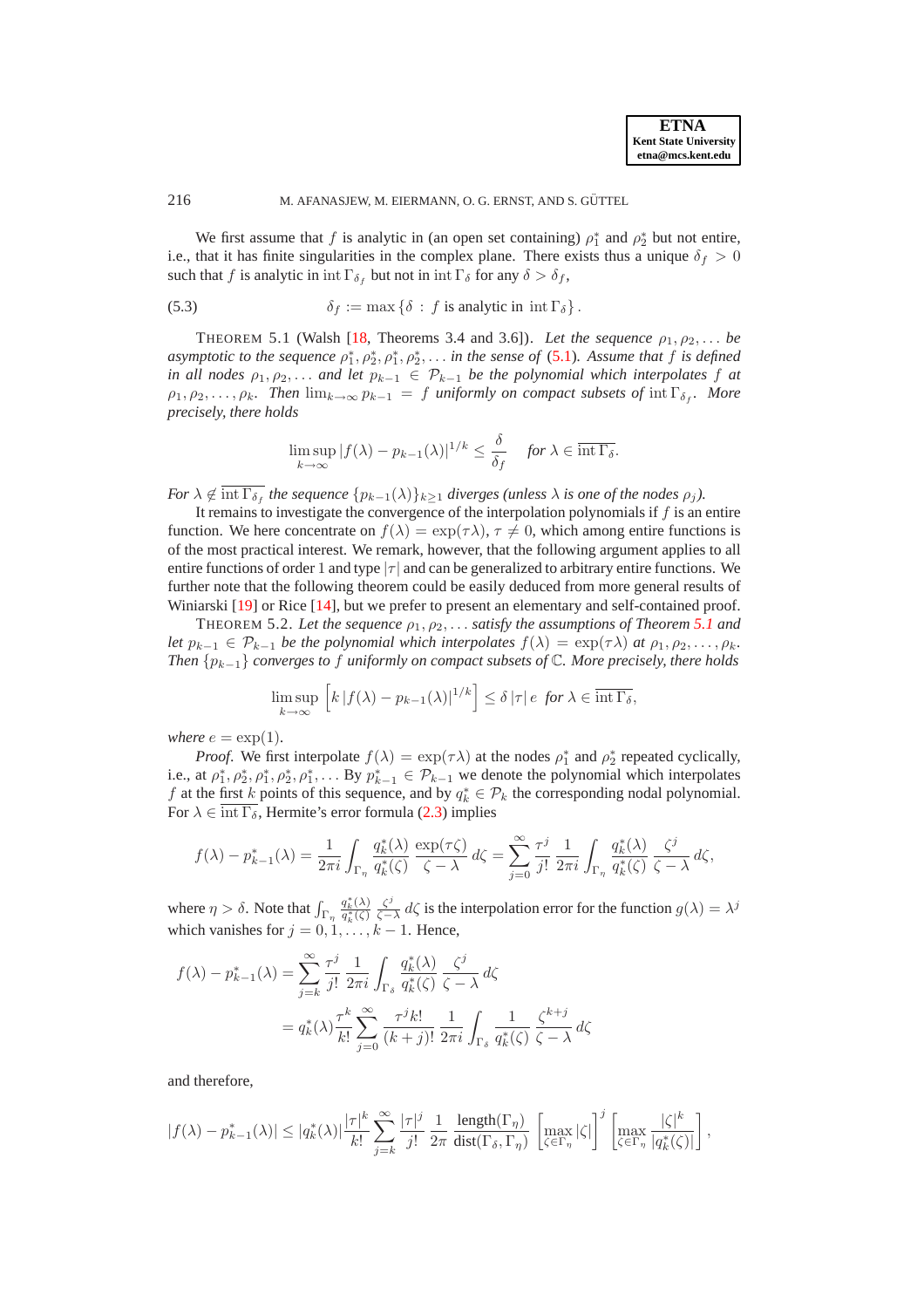**ETNA Kent State University etna@mcs.kent.edu**

where we used  $k!/(k+j)! \leq 1/j!$ . Assume that k is even, then  $q_k^*(\lambda) = [(\lambda - \rho_1^*)(\lambda - \rho_2^*)]^{k/2}$ where we used  $k!/(k+j)! \le 1/j$ . Assume that k is even, then  $q_k(\lambda) = [(\lambda - p_1)(\lambda - p_2)]$ <br>and thus  $|q_k^*(\lambda)| \le \delta^k$ . We further set  $C_1 := \max_{\zeta \in \Gamma_\eta} |\zeta| \sim \eta$  (for  $\eta \to \infty$ ),  $C_2 :=$  $\max_{\zeta \in \Gamma_{\eta}} \frac{|\zeta|^2}{|\zeta - \rho_1^*||\zeta|}$  $\frac{|\zeta|^2}{|\zeta-\rho_1^*||\zeta-\rho_2^*|} \sim 1$  (for  $\eta \to \infty$ ) and  $C_3 := \frac{1}{2\pi}$  $\frac{\text{length}(\Gamma_{\eta})}{\text{dist}(\Gamma_{\delta},\Gamma_{\eta})} \sim 1$  (for  $\eta \to \infty$ ). Now,

<span id="page-11-0"></span>
$$
k! |f(\lambda) - p_{k-1}^*(\lambda)| \le \delta^k |\tau|^k C_2^{k/2} C_3 \exp(|\tau| C_1).
$$

Using Stirling's formula,  $k! \sim \sqrt{2\pi k} (k/e)^k$  (for  $k \to \infty$ ), and taking the k-th root we obtain

(5.4) 
$$
\limsup_{k \to \infty} \left[ k |f(\lambda) - p_{k-1}^*(\lambda)|^{1/k} \right] \le \delta |\tau| e \sqrt{C_2},
$$

which is valid for every  $\eta > \delta$ . Since  $C_2 \to 1$  for  $\eta \to \infty$  we arrived at the desired conclusion, at least if the two nodes  $\rho_1^*$  and  $\rho_2^*$  are cyclically repeated. A minor modification shows that this inequality holds also for odd  $k$ .

It remains to show that [\(5.4\)](#page-11-0) is valid if we interpolate  $f(\lambda) = \exp(\tau \lambda)$  in nodes  $\rho_1, \rho_2, \rho_3, \ldots$  satisfying [\(5.1\)](#page-9-1). We use again a result of Walsh [\[18,](#page-16-12) §3.5], who proved that

$$
\lim_{k \to \infty} |(\lambda - \rho_1)(\lambda - \rho_2) \cdots (\lambda - \rho_k)|^{1/k} = \lim_{k \to \infty} |q_k^*(\lambda)|^{1/k}
$$

uniformly on any compact set that does not contain one of the nodes  $\rho_1, \rho_2, \rho_3, \ldots$ , which, together with [\(2.3\)](#page-4-2), completes the proof. П

Now all that remains is to translate the preceding interpolation results to the matrix setting. Introducing the quantity

$$
\delta_A := \inf \{ \delta : \Lambda(A) \subseteq \operatorname{int} \Gamma_{\delta} \} = \max \{ |(\lambda - \rho_1^*)(\lambda - \rho_2^*)|^{1/2} : \lambda \in \Lambda(A) \},
$$

we are now in position to formulate our main result.

THEOREM 5.3. *Let* A *be Hermitian and let* f *denote a function which is analytic in a neighborhood of the spectral interval*  $[\lambda_{\min}, \lambda_{\max}]$  *of A. For the approximants*  $f_k$  *generated by the Arnoldi method with unit restart length and initial vector* b*, there holds: If* f *possesses finite singularities, then*

$$
\limsup_{k \to \infty} \|f(A)\mathbf{b} - \mathbf{f}_k\|^{1/k} \le \frac{\delta_A}{\delta_f},
$$

*where*  $\delta_f$  *is defined by* [\(5.3\)](#page-10-1). *If*  $f(\lambda) = \exp(\tau \lambda)$ ,  $\tau \neq 0$ , then

$$
\limsup_{k\to\infty}\left[k\|f(A)\mathbf{b}-\mathbf{f}_k\|^{1/k}\right]\leq \delta_A|\tau|\,e.
$$

*Proof*. Since A is Hermitian, i.e., normal, there holds

$$
||f(A)\mathbf{b} - \mathbf{f}_k|| \le \max_{\lambda \in \Lambda(A)} |f(\lambda) - p_{k-1}(\lambda)| ||\mathbf{b}||.
$$

 $\Box$ Now Theorems [5.1](#page-10-0) and [5.2](#page-10-2) imply the desired conclusion.

We next derive a necessary and sufficient condition for the convergence of the method of steepest descent. As before, we expand the k-th basis vector  $v_k$  generated by the Arnoldi method with unit restart length in the orthonormal eigenbasis of A as  $v_k = \sum_{j=1}^n \gamma_{j,k} z_j$ . As noted already in the proof of Lemma [3.5,](#page-6-1) it is possible that at some index  $k_0$  in Algorithm [1](#page-2-1)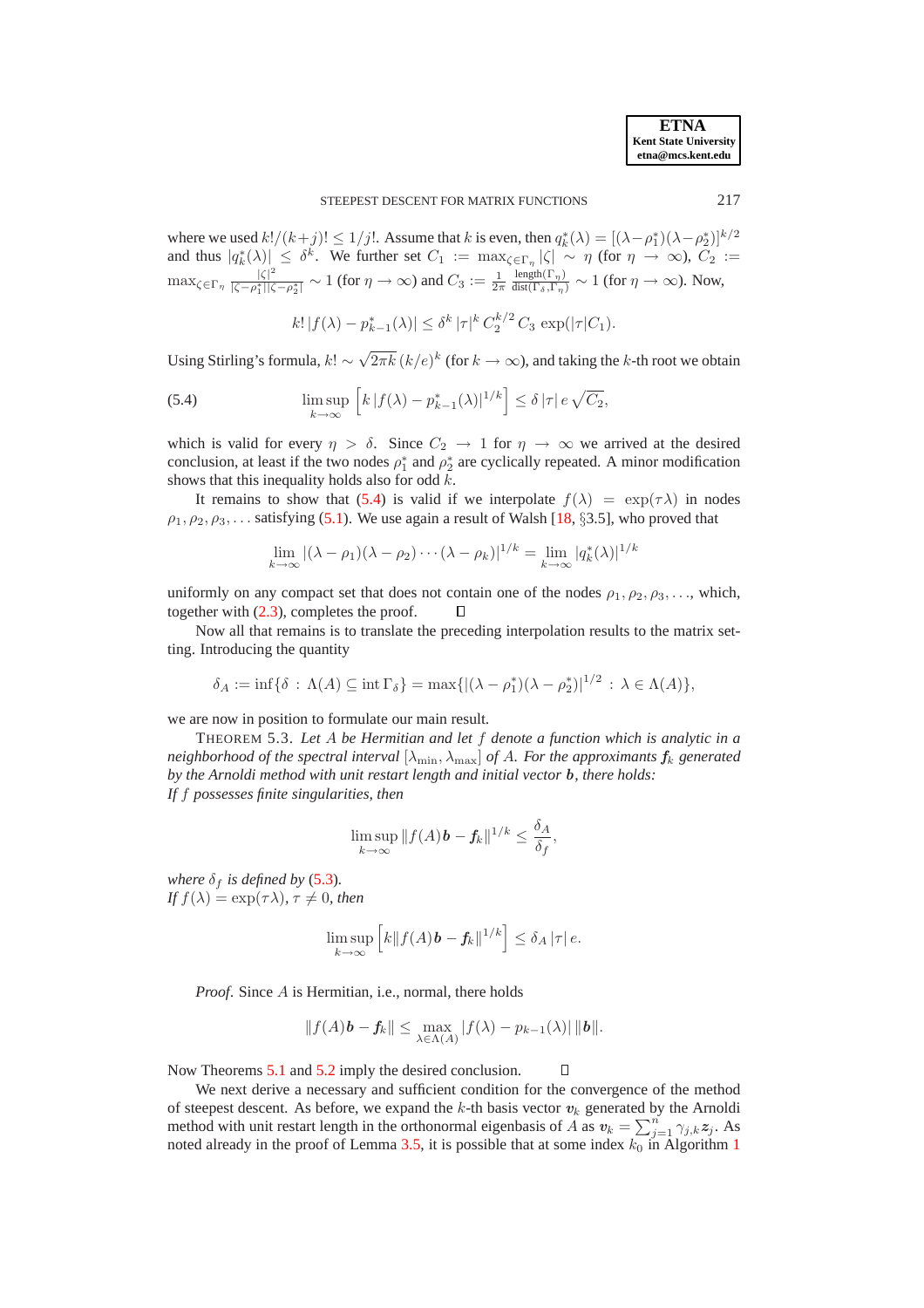the Rayleigh quotient  $\rho_{k_0}$  coincides with an eigenvalue  $\lambda_{j_0}$  ( $2 \le j_0 \le n-1$ ). In this case  $\gamma_{j_0,k+1} = \gamma_{j_0,k}(\lambda_j - \rho_k)/\sigma_{k+1} = 0$  for all  $k > k_0$ . But since

$$
f(A)\mathbf{b} - \mathbf{f}_k = \widetilde{f}(A)\mathbf{v}_{k+1} = \sum_{j=1}^n \widetilde{f}(\lambda_j)\gamma_{j,k+1}\mathbf{z}_j
$$
, for some 'restart function'  $\widetilde{f}$ 

(cf. [\[6,](#page-16-0) Theorem 2.6]), there follows  $z_{j_0}^H(f(A) \mathbf{b} - \mathbf{f}_k) = 0$  for all  $k > k_0$  or, in other words,  $f_k$  has no error component in the direction of  $z_{j_0}$ .

Consider now an eigenvalue  $\lambda_{j_0}$   $(2 \le j_0 \le n-1)$  with  $\lambda_{j_0} \ne \rho_k$  for all k. The sequence

$$
\left| \frac{\gamma_{j_0,k+2}}{\gamma_{n,k+2}} \right| = \left| \frac{\gamma_{j_0,k}}{\gamma_{n,k}} \right| \left| \frac{(\lambda_{j_0} - \rho_k)(\lambda_{j_0} - \rho_{k+1})}{(\lambda_n - \rho_k)(\lambda_n - \rho_{k+1})} \right|
$$

tends to 0 for  $k \to \infty$  (see Lemma [3.6\)](#page-7-0), the second factor of the right-hand side tends to  $|(\lambda_{j_0} - \rho_1^*)(\lambda_{j_0} - \rho_2^*)|/|(\lambda_n - \rho_1^*)(\lambda_n - \rho_2^*)|$ . Consequently, we have

$$
|(\lambda_{j_0} - \rho_1^*)(\lambda_{j_0} - \rho_2^*)| < |(\lambda_n - \rho_1^*)(\lambda_n - \rho_2^*)|,
$$

i.e., the lemniscate  $\Gamma_{\delta^*}$ , with

$$
\delta^* := |(\lambda_n - \rho_1^*)(\lambda_n - \rho_2^*)|^{1/2} = |(\lambda_1 - \rho_1^*)(\lambda_1 - \rho_2^*)|^{1/2},
$$

which passes through the extremal eigenvalues of A, contains all other eigenvalues in its interior (at least those which are relevant for the convergence of the steepest descent method).

<span id="page-12-0"></span>THEOREM 5.4. *Denote by*  $\Gamma_{\delta^*}$  *the lemniscate of the family* [\(5.2\)](#page-9-2) *which passes through*  $\lambda_{\min}$  *and*  $\lambda_{\max}$ *. Then the method of steepest descent for computing*  $f(A)$ *b converges if and only if*  $\Gamma_{\delta^*}$  *and its interior contain no singularity of f.* 

We conclude this section by an obvious consequence.

COROLLARY 5.5. Let f be a function analytic in  $[\lambda_{\min}, \lambda_{\max}]$  which has no singular*ities in*  $\mathbb{C} \setminus \mathbb{R}$ *. Then the method of steepest descent for computing*  $f(A)$ *b converges. The convergence is at least linear with convergence factor*

$$
\theta = \frac{\lambda_{\max} - \lambda_{\min}}{|\zeta_0 - \lambda_{\max}| + |\zeta_0 - \lambda_{\min}|},
$$

*where*  $\zeta_0$  *is a singularity of f closest to*  $[\lambda_{\min}, \lambda_{\max}]$ *.* 

*Proof.* Convergence follows from Theorem [5.4.](#page-12-0) Denoting the foci of the lemniscates  $\Gamma_{\delta}$ [\(5.2\)](#page-9-2) by  $\rho_1 = \frac{1}{2}(\lambda_{\min} + \lambda_{\max}) - \gamma$  and  $\rho_2 = \frac{1}{2}(\lambda_{\min} + \lambda_{\max}) + \gamma$ ,  $\gamma \in [0, \frac{1}{2}(\lambda_{\max} - \lambda_{\min})]$ , the convergence factor is given by

$$
\left[\frac{|\lambda_{\max} - \rho_1^*||\lambda_{\max} - \rho_2^*|}{|\zeta_0 - \rho_1^*||\zeta_0 - \rho_2^*|}\right]^{1/2} = \left[\frac{(\lambda_{\max} - \lambda_{\min})^2 - 4\gamma^2}{(|\zeta_0 - \lambda_{\max}| + |\zeta_0 - \lambda_{\min}|)^2 - \gamma^2|}\right]^{1/2}
$$

which is a monotonically decreasing function of  $\gamma$ , i.e., it attains its maximal value for  $\gamma = 0$ .  $\Box$ 

Functions satisfying the assumptions of this corollary, such as e.g.,  $f(\lambda) = \log(\lambda)$ , f( $\lambda$ ) =  $\sqrt{\lambda}$  etc., play important roles in applications. Among them is also  $f(\lambda) = 1/\lambda$  and, if we assume that  $A$  is positive (or negative) definite, then we regain the well-known result that the classical method of steepest descent converges with a convergence factor which is not greater than

$$
\frac{\lambda_{\max} - \lambda_{\min}}{|\lambda_{\max}| + |\lambda_{\min}|} = \frac{\kappa - 1}{\kappa + 1},
$$

where  $\kappa = \lambda_{\text{max}}/\lambda_{\text{min}}$  is the condition number of A.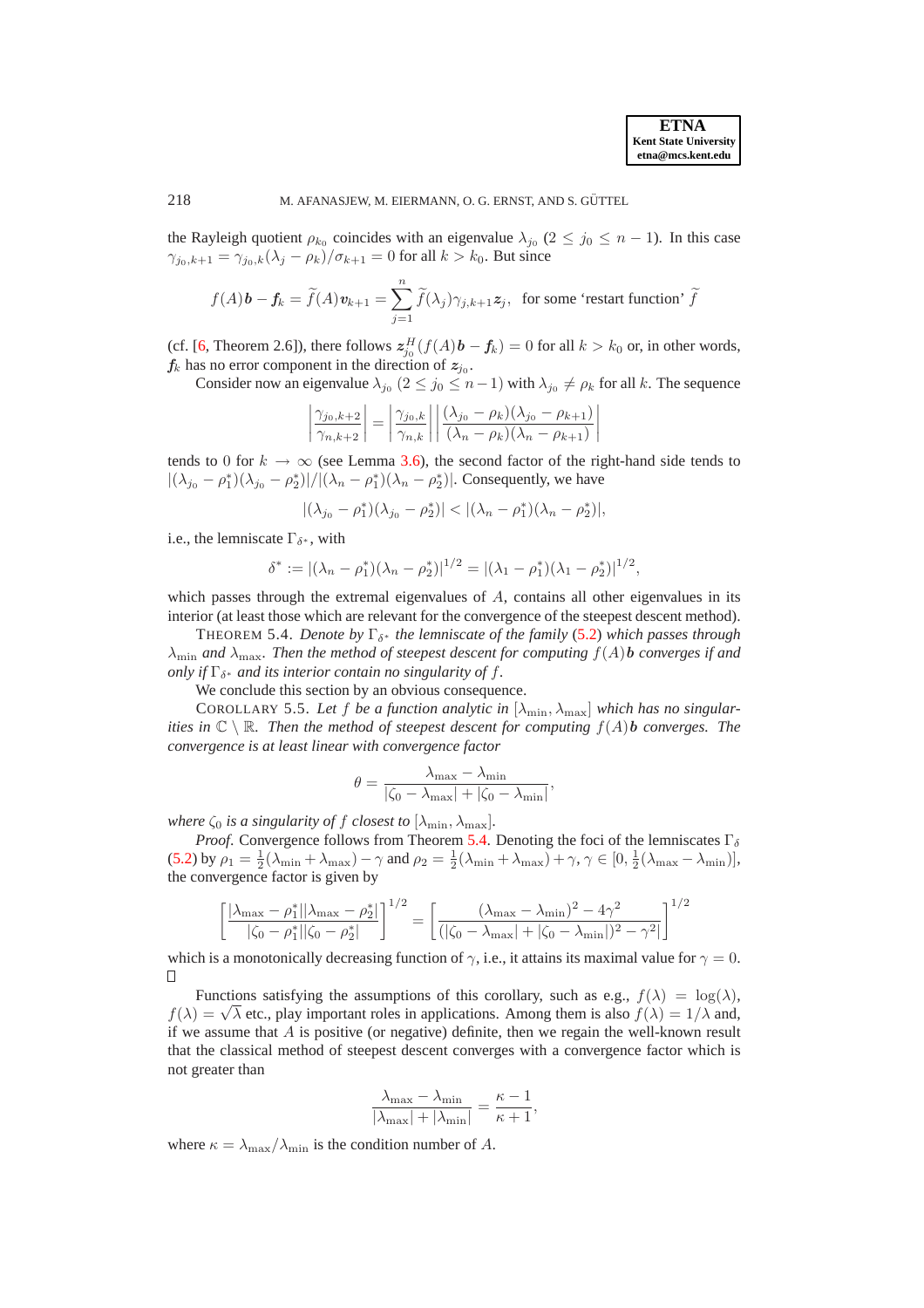

<span id="page-13-1"></span>FIG. 6.1. *The function*  $[\gamma_1, \gamma_2, \gamma_3] \mapsto \rho$ .

<span id="page-13-0"></span>**6. Location of the foci.** We have not been able to determine the exact location of the foci  $\rho_1^*$  and  $\rho_2^*$ . Of course, by Theorem [3.3](#page-5-1) they are contained in the open interval  $(\lambda_{\min}, \lambda_{\max})$  and lie symmetric to  $\frac{1}{2}(\lambda_{\min} + \lambda_{\max})$ . If  $\frac{1}{2}(\lambda_{\min} + \lambda_{\max})$  is an eigenvalue of  $A$  (and if  $v_1$  has a nonzero component in the corresponding eigenvector) then

$$
|\rho_1^* - \rho_2^*| < \frac{1}{2}\sqrt{2}(\lambda_{\max} - \lambda_{\min})
$$

because otherwise the lemniscate passing through  $\lambda_{\min}$  and  $\lambda_{\max}$  would not contain  $\frac{1}{2}(\lambda_{\min}+$  $\lambda_{\text{max}}$ ) in its interior.

More precise information is only available in very special situations: Assume that  $\Lambda(A)$ is symmetric with respect to  $\frac{1}{2}(\lambda_{\min} + \lambda_{\max})$ ,

$$
|\lambda_j - \frac{1}{2}(\lambda_{\min} + \lambda_{\max})| = |\lambda_{n+1-j} - \frac{1}{2}(\lambda_{\min} + \lambda_{\max})|
$$

for  $j = 1, 2, \ldots, n/2$  if n is even and for  $j = 1, 2, \ldots, (n-1)/2$  if n is odd. In the latter case this means that  $\lambda_{(n+1)/2} = \frac{1}{2}(\lambda_{\min} + \lambda_{\max})$ . In addition, we require that the coefficients of  $v_1 = \sum_{j=1}^n \gamma_{j,1} z_j$  are symmetric as well:

 $\gamma_{j,1} = \pm \gamma_{n+1-j,1}, \qquad j = 1, 2, \ldots, \lfloor n/2 \rfloor.$ 

It is then easy to see that  $\rho_k = \frac{1}{2}(\lambda_{\min} + \lambda_{\max})$  for every k and thus,  $\rho_1^* = \rho_2^* = \frac{1}{2}(\lambda_{\min} + \lambda_{\max})$  $\lambda_{\max}$ ).

As a case study, we consider the fixed matrix  $A = \text{diag}(-1, 0, 1)$  together with a real vector  $v_1 = [\gamma_1, \gamma_2, \gamma_3]^T$ ,  $||v_1|| = 1$ ,  $\gamma_1 \gamma_3 \neq 0$ . The restarted Arnoldi process with unit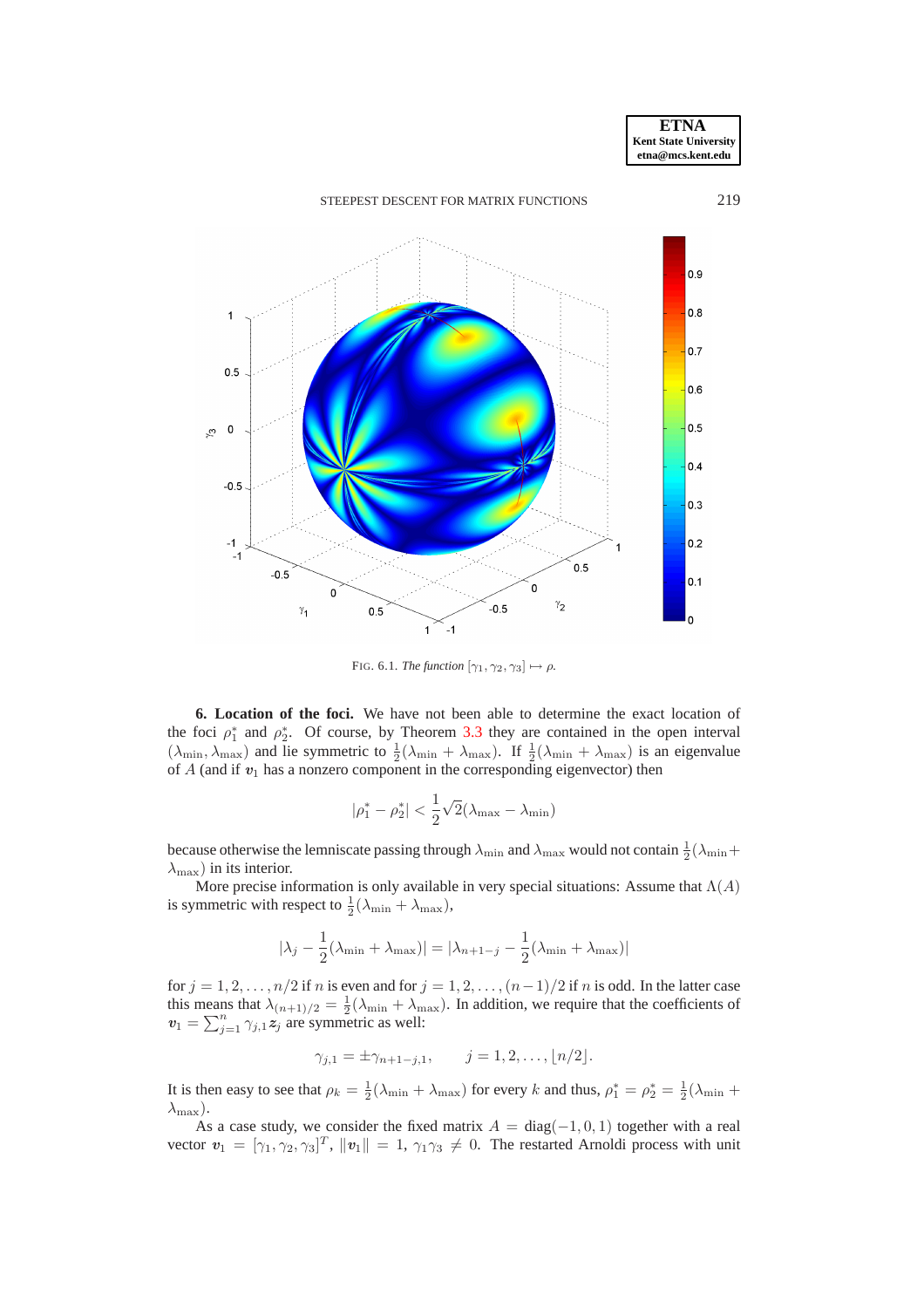

<span id="page-14-1"></span>FIG. 6.2. *The function*  $[\gamma_1, \gamma_3] \mapsto \rho$ .

restart length (Algorithm [1\)](#page-2-1) then generates a sequence  $\{v_k = [\gamma_{1,k}, \gamma_{2,k}, \gamma_{3,k}]^T\}_{k \ge 1}$  of unit vectors as follows,

<span id="page-14-0"></span>(6.1) 
$$
\begin{bmatrix} \gamma_{1,k+1} \\ \gamma_{2,k+1} \\ \gamma_{3,k+1} \end{bmatrix} = T \begin{bmatrix} \gamma_{1,k} \\ \gamma_{2,k} \\ \gamma_{3,k} \end{bmatrix} := \frac{1}{\sigma_{k+1}} \begin{bmatrix} \gamma_{1,k}(-1-\rho_k) \\ -\gamma_{2,k}\rho_k \\ \gamma_{3,k}(1-\rho_k) \end{bmatrix},
$$

with  $\rho_k = -\gamma_{1,k}^2 + \gamma_{3,k}^2$ ,  $\sigma_{k+1} = \sqrt{(\gamma_{1,k}^2 + \gamma_{3,k}^2) - (\gamma_{1,k}^2 - \gamma_{3,k}^2)^2}$  and the initial vector  $[\gamma_{1,1}, \gamma_{2,1}, \gamma_{3,1}]^T := [\gamma_1, \gamma_2, \gamma_3]^T$ . We know from Lemma [3.6](#page-7-0) that

$$
\lim_{k \to \infty} \mathbf{v}_{2k-1} = \begin{bmatrix} \alpha \\ 0 \\ \beta \end{bmatrix} \text{ and } \lim_{k \to \infty} \mathbf{v}_{2k} = \text{sign}(\alpha \beta) \begin{bmatrix} -\beta \\ 0 \\ \alpha \end{bmatrix},
$$

for some nonzero real numbers  $\alpha$ ,  $\beta$ ,  $\alpha^2 + \beta^2 = 1$ , and that consequently (cf. Theorem [3.3\)](#page-5-1)

$$
\rho_1^* = \lim_{k \to \infty} \mathbf{v}_{2k-1}^T A \mathbf{v}_{2k-1} = -\alpha^2 + \beta^2 \text{ and } \rho_2^* = \lim_{k \to \infty} \mathbf{v}_{2k}^T A \mathbf{v}_{2k} = \alpha^2 - \beta^2 = -\rho_1^*.
$$

Denoting by  $\rho = |\rho_1^*| = |\rho_2^*|$  the common modulus of these two nodes we are interested in the mapping  $\rho = \rho(\gamma_1, \gamma_2, \gamma_3)$  which is defined on the unit sphere in  $\mathbb{R}^3$  with the exception of the great circles  $\gamma_1 = 0$  and  $\gamma_3 = 0$ . Figure [6.1](#page-13-1) illustrates this function.

We first observe certain symmetries: Obviously the eight vectors  $[\pm \gamma_1, \pm \gamma_2, \pm \gamma_3]^T$  lead to the same value of  $\rho$ . Moreover, we have  $\rho(\gamma_1, \gamma_2, \gamma_3) = \rho(\gamma_3, \gamma_2, \gamma_1)$ ; see [\(6.1\)](#page-14-0). The great circle  $\gamma_2 = 0$  is of special interest: If we select  $v_1 = [\gamma_1, 0, \sqrt{1 - \gamma_1^2}]^T$  as the starting vector of the iteration [\(6.1\)](#page-14-0), then  $v_{2k-1} = v_1$  and  $v_{2k} = v_2 = \left[ -\sqrt{1-\gamma_1^2}, 0, \gamma_1 \right]^T$  for every k; cf. Lemma [3.1.](#page-4-1) A simple computation yields

$$
\rho = \rho \left( \gamma_1, 0, \sqrt{1 - \gamma_1^2} \right) = |\mathbf{v}_1^T A \mathbf{v}_1| = |1 - 2\gamma_1^2|.
$$

Therefore, for a suitable choice of  $\gamma_1$ , the function  $\rho$  attains every value in [0, 1). Values of  $\rho$  contained in  $(\sqrt{2}/2, 1)$  are attained if we select  $v_1$  on the 'red subarcs' of the great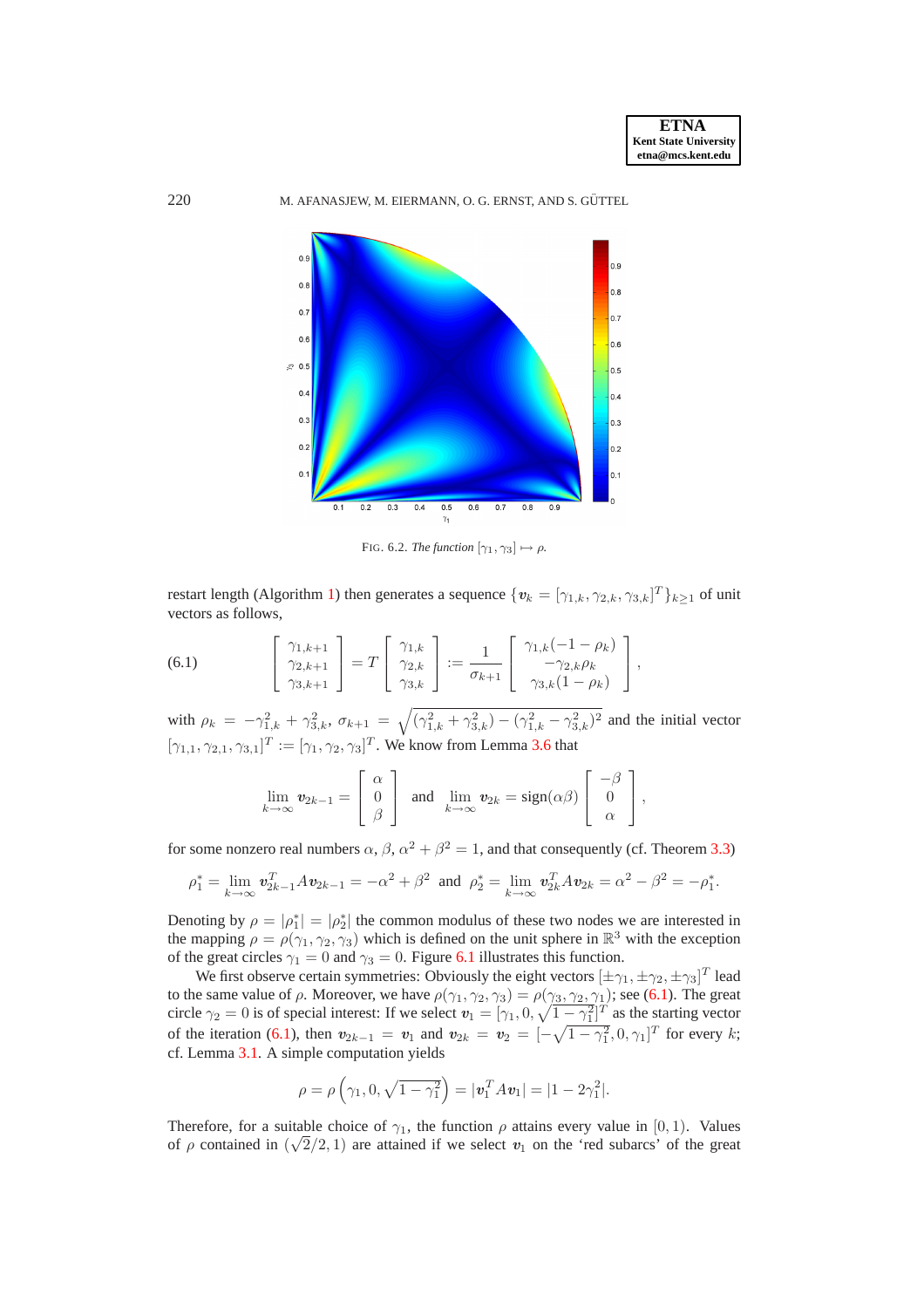**ETNA Kent State University etna@mcs.kent.edu**

circle  $\gamma_2 = 0$ ; see Figure [6.1.](#page-13-1) Note that  $\rho = \rho(\gamma_1, \gamma_2, \gamma_3) \in [0, \sqrt{2}/2)$  whenever  $\gamma_2 \neq 0$ . Consequently,  $\rho$  is discontinuous at every point of those arcs.

We next determine combinations of  $\gamma_1$ ,  $\gamma_2$  and  $\gamma_3$  which lead to the value  $\rho = 0$ : If we start the iteration with  $v_1 = \sqrt{2}/2 [\pm 1, 0, \pm 1]^T$  then, for the Rayleigh quotients  $\rho_k =$  $v_k^T A v_k$ , there holds  $\rho_k = 0$  for all  $k > 0$ . We set  $S_0 := {\sqrt{2}/2 [\pm 1, 0, \pm 1]^T}$ . Now we define inductively the sets

$$
S_{\ell} := \{ \mathbf{v} : T\mathbf{v} \in S_{\ell-1} \}, \quad \ell = 1, 2, \ldots,
$$

and note that, for starting vectors  $v_1 \in S_\ell$ , there holds  $\rho_k = 0$  for all  $k > \ell$ .

To illustrate these sets in a more convenient way, we eliminate  $\gamma_{2,1} = (1 - \gamma_{1,1}^2 - \gamma_{3,1}^2)^{1/2}$ from the transformation T defined in [\(6.1\)](#page-14-0) and consider  $\rho$  as a function of the two variables  $\gamma_1$ and  $\gamma_3$ ; see Figure [6.2.](#page-14-1) For symmetry reasons we can restrict our attention to  $0 < \gamma_1, \gamma_3 < 1$ . The intersection of the sets  $S_{\ell}$  and this restricted domain will be denoted by  $R_{\ell}$ . We have

$$
R_0 = \{ [\gamma_1, \gamma_3]^T : \gamma_1 = \gamma_3 = \sqrt{2}/2 \},
$$
  
\n
$$
R_1 = \{ [\gamma_1, \gamma_3]^T : \gamma_3 = \gamma_1 \},
$$
  
\n
$$
R_2 = \{ [\gamma_1, \gamma_3]^T : \gamma_3 = 1 - \gamma_1 \},
$$
  
\n
$$
R_3 = \{ [\gamma_1, \gamma_3]^T : p(\gamma_1, \gamma_3) = 0 \},
$$
  
\n
$$
\vdots
$$

where  $p(\gamma_1, \gamma_3) = \gamma_1^6 + \gamma_3^6 - \gamma_1^4 - \gamma_3^4 + 2\gamma_1^2\gamma_3^2 - \gamma_1^4\gamma_3^2 - \gamma_1^2\gamma_3^4 + 2\gamma_1^5\gamma_3 + 2\gamma_1\gamma_3^5 - 4\gamma_1^3\gamma_3^3 - 2\gamma_1\gamma_3.$ Figure [6.3](#page-15-0) shows these sets  $R_{\ell}$ ,  $\ell = 0, 1, \ldots, 5$ , where  $R_4$  and  $R_5$  were computed numerically using Newton's method.



<span id="page-15-0"></span>FIG. 6.3. *The sets*  $R_{\ell}$ ,  $\ell = 0, 1, ..., 5$ .

In summary, determining the foci  $\rho_1^*$  and  $\rho_2^*$  requires the analytic evaluation of the function  $\rho = \rho(\gamma_1, \gamma_2, \gamma_3)$  which, even in the simple example considered here, appears intractable.